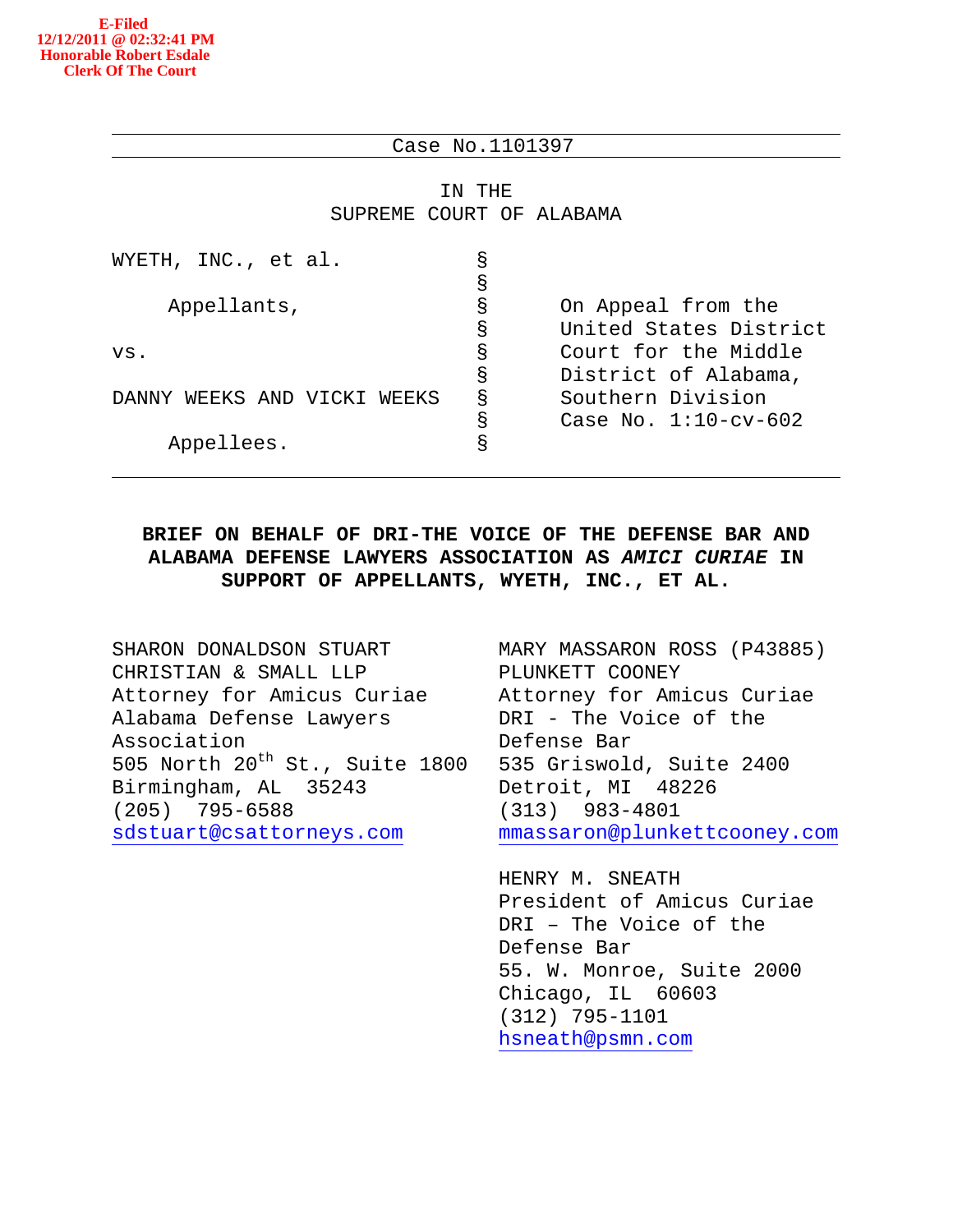## **TABLE OF CONTENTS**

**Page**

| TABLE OF CITED AUTHORITIES                                                                                                                                                                                 |
|------------------------------------------------------------------------------------------------------------------------------------------------------------------------------------------------------------|
|                                                                                                                                                                                                            |
|                                                                                                                                                                                                            |
| ARGUMENT                                                                                                                                                                                                   |
| Innovator-Liability Claims Like The One At<br>Issue Here Are Properly Rejected By This<br>Court Under Well-Established Tort Law Duty<br>Principles, And Nothing In PLIVA, Inc. v.<br>Mensing Changes That5 |
| A. Adoption of Plaintiffs' innovator-liability<br>theory would stretch Alabama's tort law<br>principles out of shape and put Alabama in<br>conflict with nearly every other court to                       |
| B. Nothing in PLIVA, Inc. v. Mensing breathes<br>life into Plaintiffs' innovator-liability<br>theory or justifies abandoning settled<br>Alabama tort principles11                                          |
| 1. Mensing does not alter the applicable                                                                                                                                                                   |
| 2. Mensing does not undermine Foster. 13                                                                                                                                                                   |
| 3. Courts have unanimously concluded that<br>Mensing does not give credence to the<br>innovator-liability theory. 15                                                                                       |
| C. Separation-of-powers principles dictate<br>that the novel form of liability that<br>Plaintiffs' suit envisions must be created,<br>if at all, through the legislative process19                         |
|                                                                                                                                                                                                            |
|                                                                                                                                                                                                            |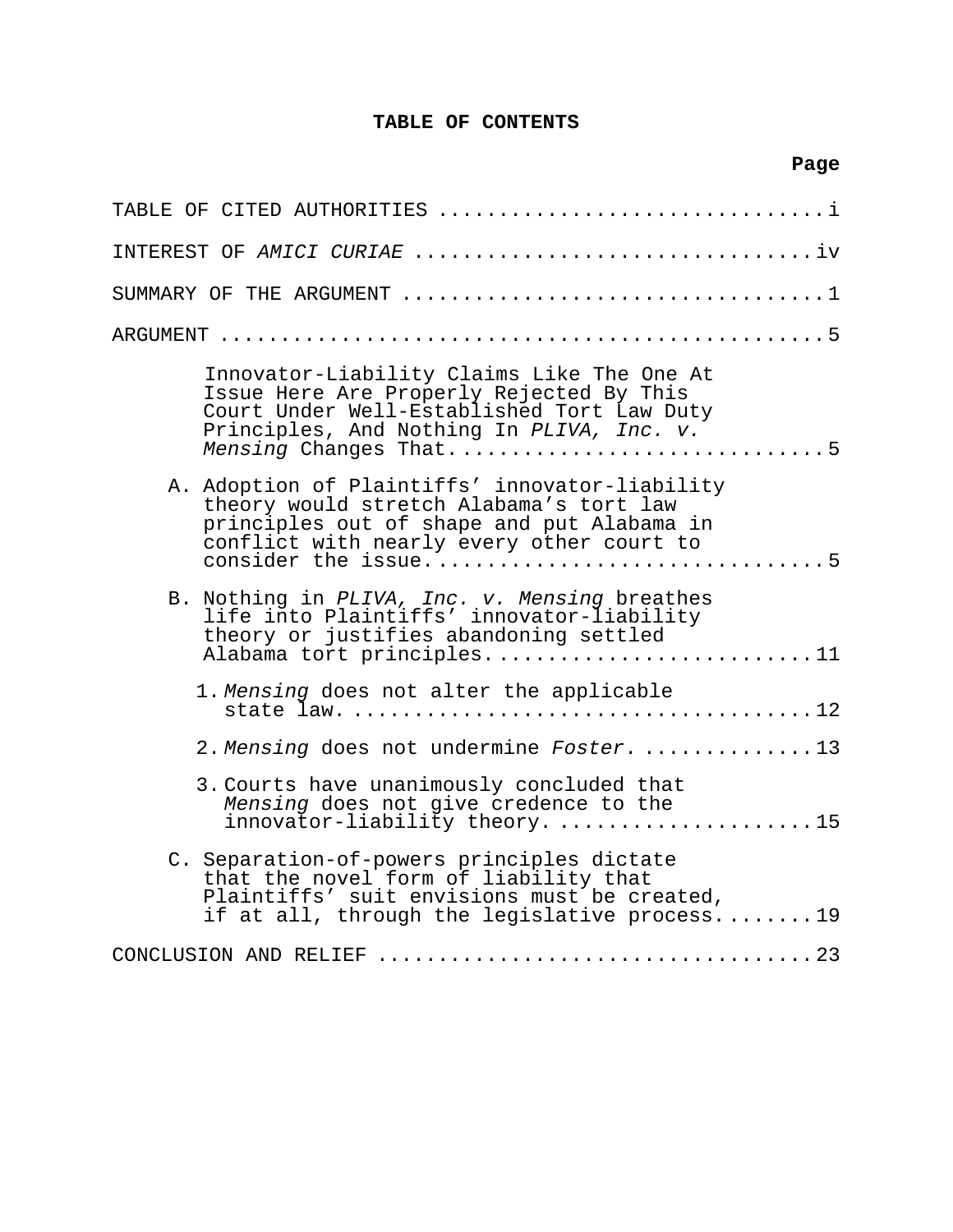## **TABLE OF CITED AUTHORITIES**

## **Page**

### <span id="page-2-0"></span>**Alabama Cases:**

| Alabama Dep't of Corrections v. Thompson,                                                                                                               |
|---------------------------------------------------------------------------------------------------------------------------------------------------------|
| DiBiasi v. Joe Wheeler Elec. Membership Corp.,                                                                                                          |
| Ex parte James,                                                                                                                                         |
| Franklin County School Bd v. Lake Asbestos of<br>Quebec, Ltd.,                                                                                          |
| Hogue v. Logan's Roadhouse, Inc.,<br>61 So.3d 1077 (Ala. Civ. App. 2010), cert.                                                                         |
| Keck v. Dryvit Sys., Inc.,                                                                                                                              |
| Morgan v. South Central Bell Telephone Co.,                                                                                                             |
| Overton v. Wyeth, et.al.,<br>No. CA 10-0491-KD-C, 2011 WL 1343392 (S.D.<br>Ala. Mar. 15, 2011), report and<br>recommendation adopted by 2011 WL 1343391 |
| Patrick v. Union State Bank,<br>681 So.2d 1364 (Ala. 1996), citing Morgan v.<br>South Central Bell Telephone Co, 466 So.2d                              |
| Pritchett v. ICN Med Alliance,<br>938 So.2d 933 (Ala. 2006)1, 5, 6, 19                                                                                  |
| Simpson v. Wyeth,<br>No. 7:10-CV-01771-HGD, 2010 WL 5485812,                                                                                            |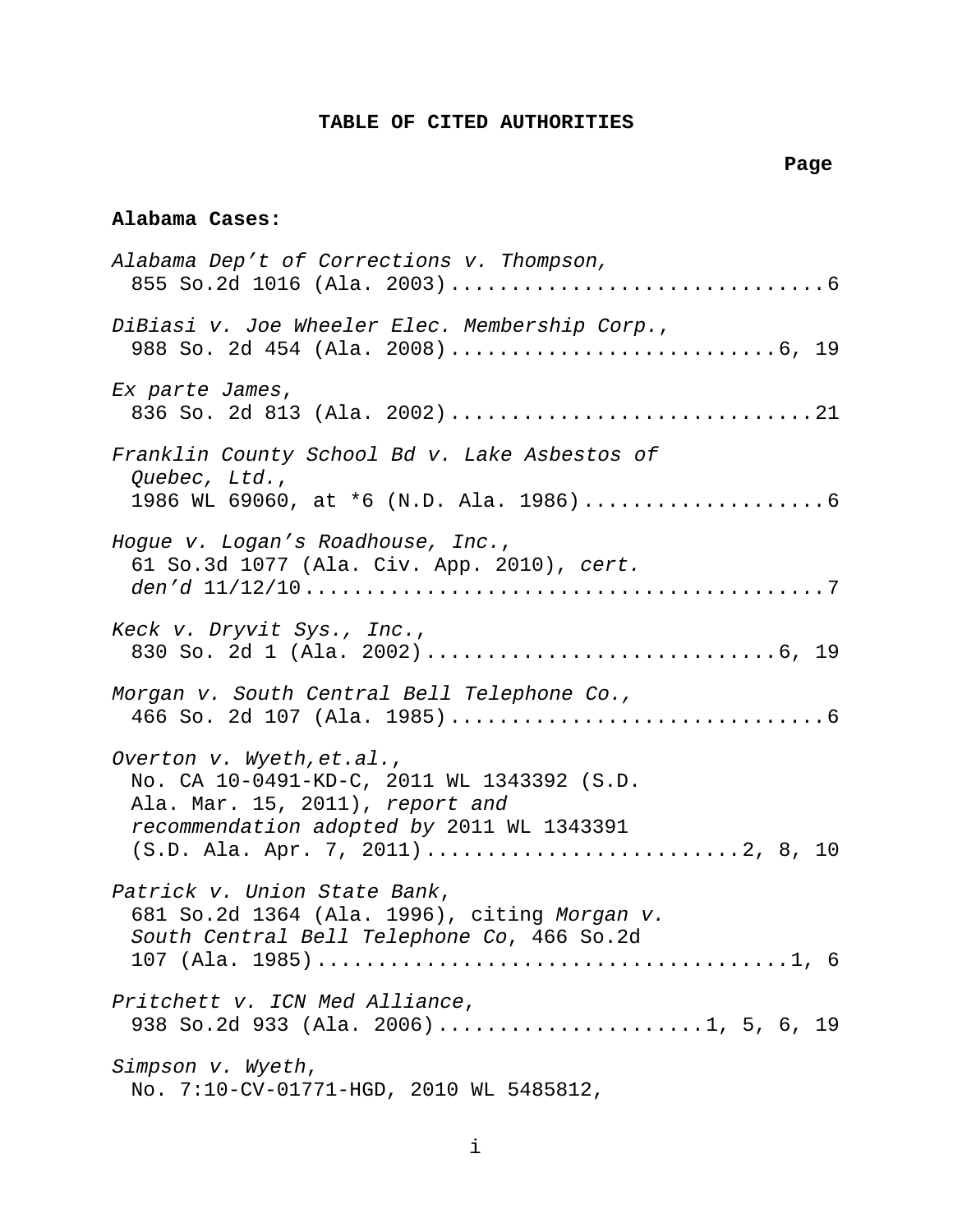| $(N.D. Ala. Dec. 9, 2010)$ , report and<br>recommendation adopted by 2011 WL 10607                  |
|-----------------------------------------------------------------------------------------------------|
| Thompson-Hayward Chem. Co. v. Childress,                                                            |
| Walls v. Alpharma USPD, Inc.,                                                                       |
| Weeks v. Wyeth, Inc.,<br>No. 1:10-cv-602, 2011 WL 1216501, at *3<br>(M.D. Ala. Mar. 31, 2011)vii, 7 |

### **Out-of-State Cases:**

| Conte v. Wyeth, Inc.,                                                                                |
|------------------------------------------------------------------------------------------------------|
| Gross v. Pfizer, Inc.,<br>No. 8:10-cv-00110, 2011 WL 4005266, at *2<br>(D. Md. Sept. 7, 2011)14, 17  |
| Morris v. Wyeth, Inc.,<br>No. 3:09-cv-00854, 2011 WL 4975317, at *2-*3<br>(W.D. La. Oct. 19, 2011)18 |
| Phelps v. Wyeth, Inc.,<br>No. 6:09-cv-06168-TC, slip op. at 5 (D. Or.                                |

## **Federal Cases:**

*Foster v. American Home Products Corp.*, 29 F.3d 165 (4th Cir. 1994)...2, 9, 11, 13, 14, 15, 17, 18 *Kellogg v. Wyeth, Inc.*, 762 F.Supp.2d 694 (D. Vt. 2010)..........................9 *Mensing v. Wyeth, Inc.*, 588 F.3d 603 (8th Cir. 2009), *rev'd on other grounds sub nom. PLIVA, Inc. v. Mensing*, 131 S. Ct. 2567 (2011).2, 3, 9, 11, 12, 13, 14, 15, 16, 17, 18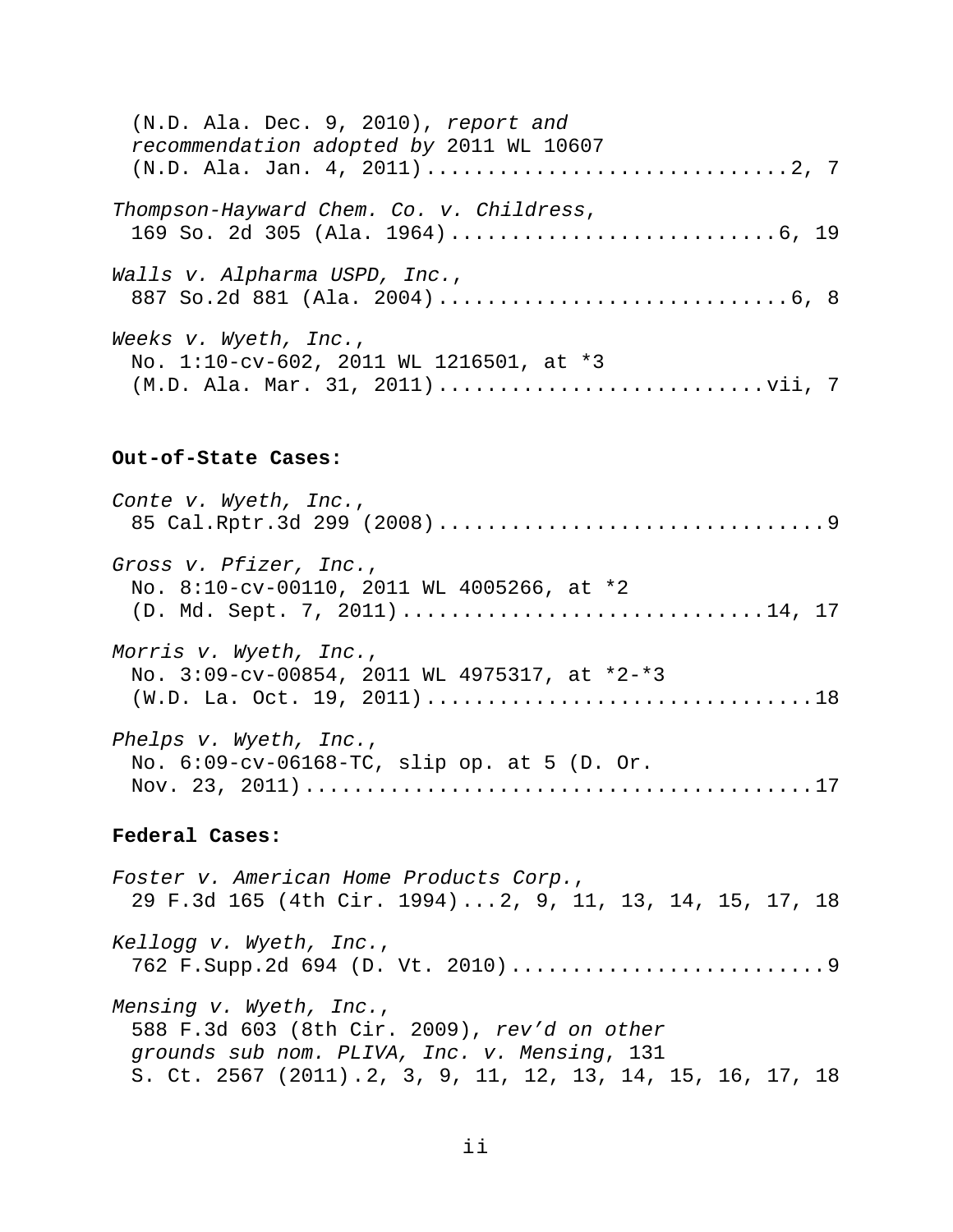*Metz v. Wyeth LLC*, \_\_ F. Supp. 2d \_\_, No. 8:10–CV–2658–T–27AEP, 2011 WL 5826005 (M.D. Fla. Nov. 18, 2011)...........11, 18 *Mosley v. Wyeth, Inc.*, 719 F. Supp. 2d 1340 (S.D. Ala. 2010).................2, 8 *PLIVA, Inc. v. Mensing*, \_\_U.S. \_\_; 131 S.Ct. 2567 (2011)..........3, 5, 9, 11, 13, 17 *Smith v. Wyeth, Inc.*, 657 F.3d 420 (6th Cir. 2011)......................2, 9, 17 *Toole v. Baxter Healthcare Corp.*, 235 F.3d 1307 (11th Cir. 2000) ...........................6 **Constitutional Provisions:**

Ala. Const. Art III, § 43 .................................3, 21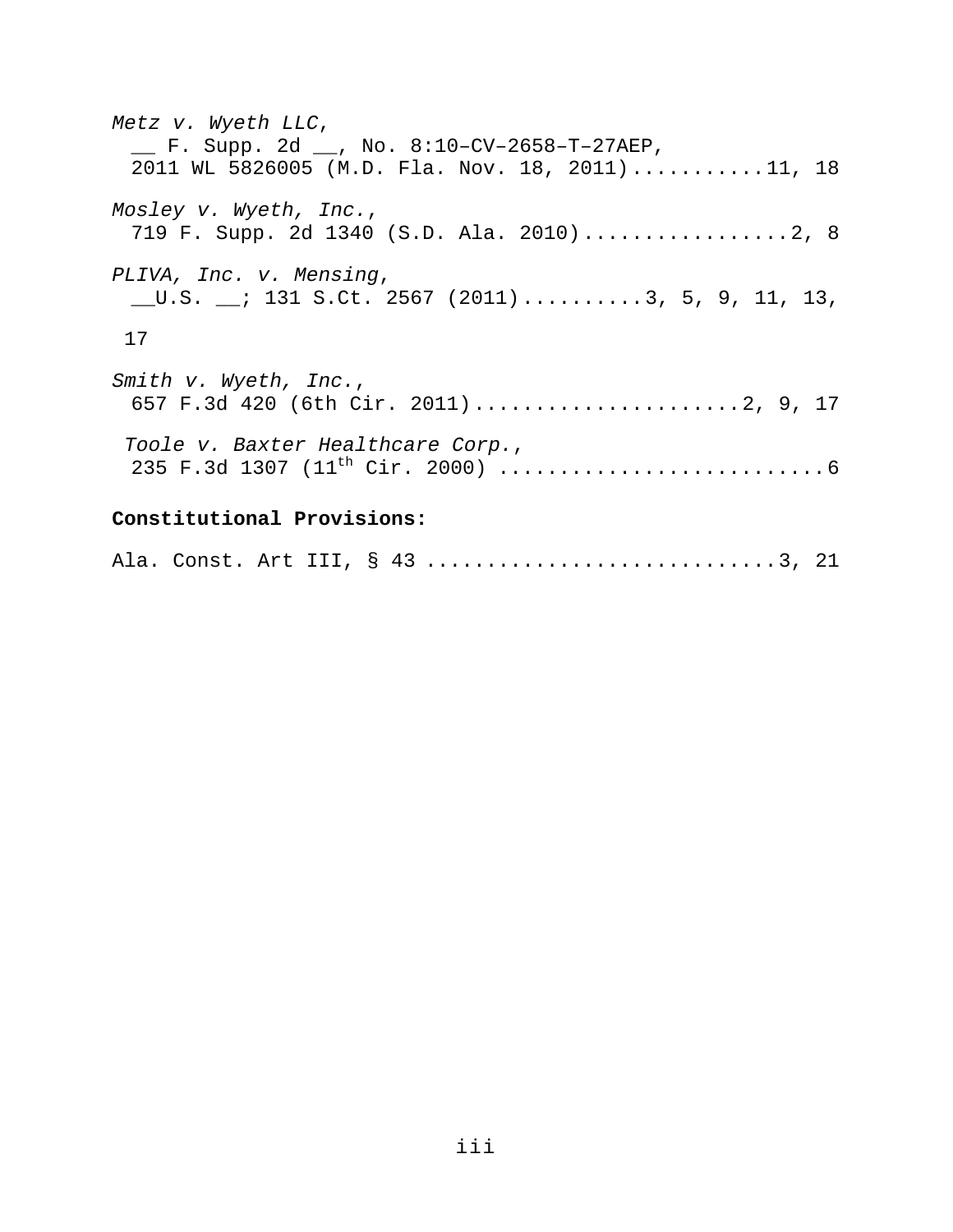#### **INTEREST OF** *AMICI CURIAE*

<span id="page-5-0"></span>*Amicus curiae* DRI – The Voice of the Defense Bar ("DRI") is an international organization comprising approximately 22,000 attorneys defending businesses and individuals in civil litigation. Committed to enhancing the skills, effectiveness, and professionalism of defense lawyers around the globe, DRI seeks to address issues germane to defense lawyers and the civil justice system. DRI has long been a voice in the ongoing effort to make the civil justice system more fair, efficient, and consistent. To promote these objectives, DRI participates as *amicus curiae* in cases that raise issues of importance to its membership and the judicial system. This is such a case.

The Alabama Defense Lawyers Association ("ADLA") is a non-profit association of approximately 1,100 Alabama lawyers who devote a substantial portion of their professional practice to the defense of civil lawsuits. Founded in 1964, ADLA's purpose includes promoting improvement in the administration and quality of justice. Consistent with ADLA's stated purpose, the Association, by and through its *amicus curiae* committee, often seeks to participate in cases that involve important questions of

iv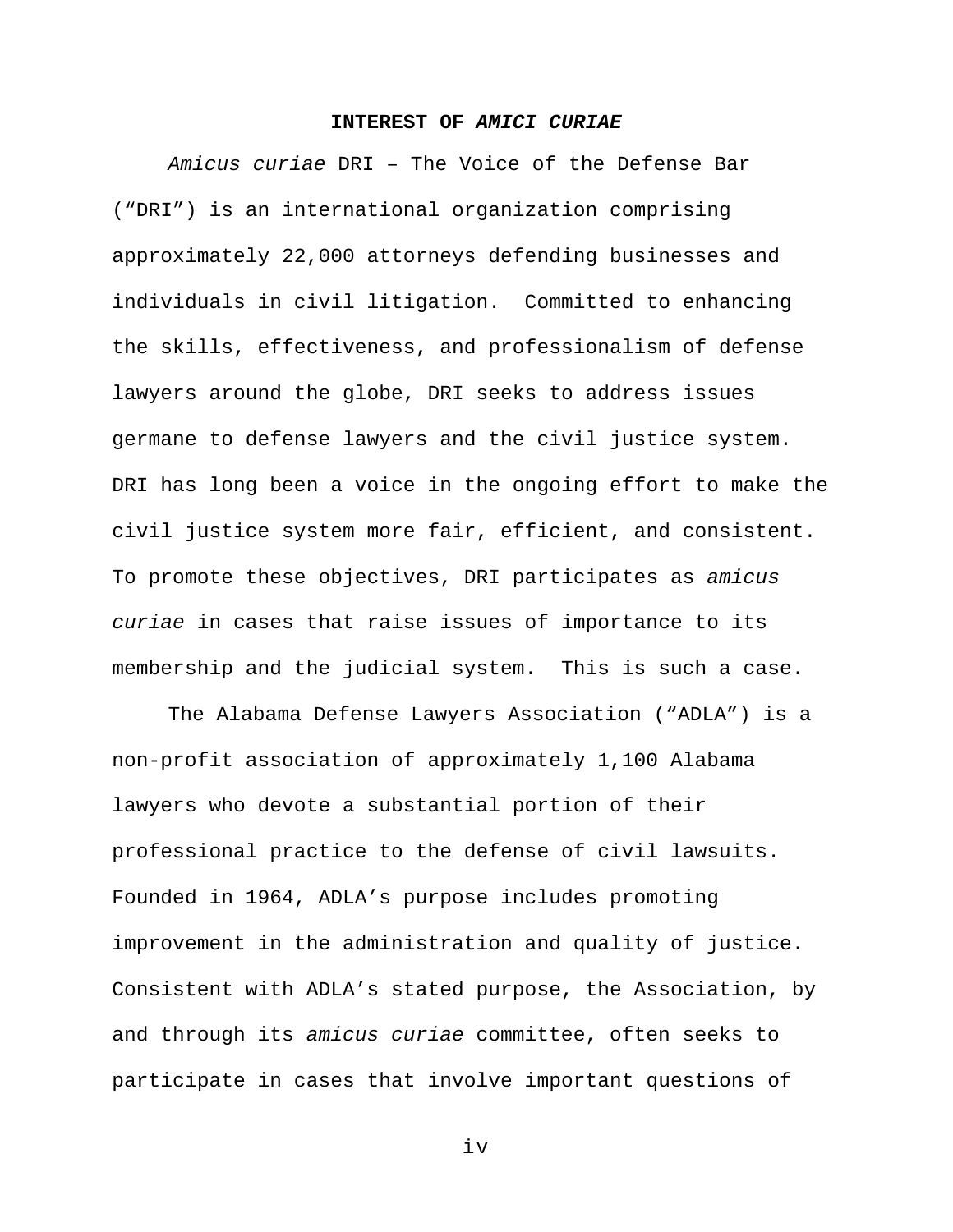law in order to assist the Court in its consideration and resolution of those cases.

DRI and ADLA's interest in this case stems from their concern that Plaintiffs' theory would mark a radical departure from well-established principles governing product-liability actions and the imposition of duties in other tort litigation. Because DRI's members are involved in litigation in state and federal courts nationwide, and ADLA's members, in particular, are involved in litigation in Alabama's courts, DRI and ADLA are well-positioned to assist the Court by offering context for the certified question.

In particular, Plaintiffs' "innovator liability" theory would impose liability on manufacturers for products they did not make or distribute. That theory directly contradicts the well-established law of Alabama and a host of other jurisdictions. As the federal district court in this case observed, "Alabama law does not support the imposition on a manufacturer to disclose information to a consumer who is injured by another manufacturer's product." *Weeks v. Wyeth, Inc.*, No. 1:10-cv-602, 2011 WL 1216501, at \*3 (M.D. Ala. Mar. 31, 2011). Nevertheless, these

v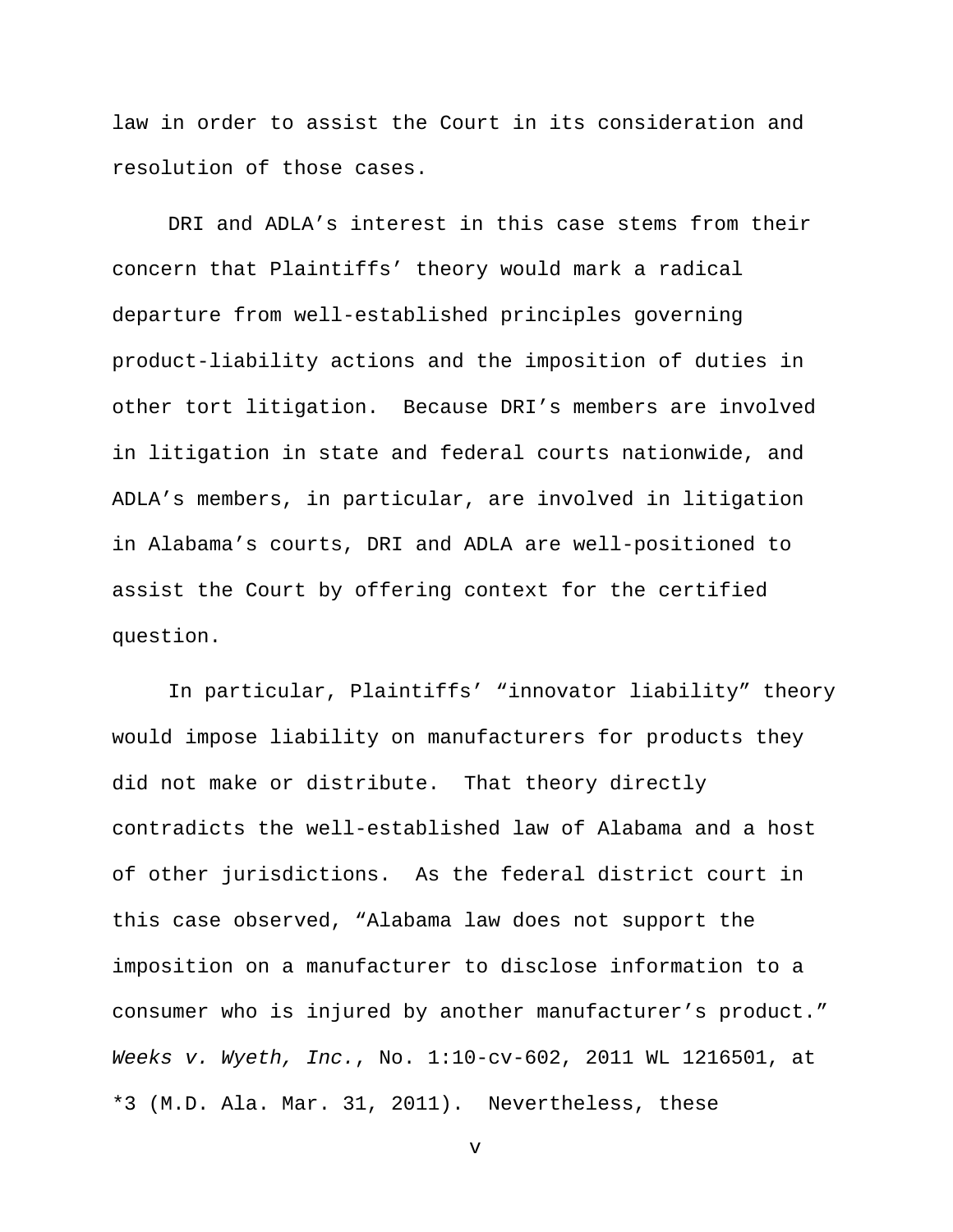Plaintiffs would impose on the brand-name defendants "a duty to disclose information about Reglan, the product they did manufacture, to [the plaintiff's] physician." *Id*. at \*12.

Plaintiffs' theory, and the district court's preliminary conclusion that such a duty may exist under Alabama law, conflicts with decisions from other courts in this State, every federal appellate court to consider the issue, and scores of additional courts nationwide, all of which have refused to impose liability on brand-name drug manufacturers for harm allegedly caused by other manufacturers' products. Plaintiffs' expansive approach to tort liability cannot be reconciled with longstanding principles of Alabama tort law and could drastically increase liability and litigation costs for manufacturers of brand-name products. Finally, Plaintiffs' resolution of the certified question undermines separation-of-powers principles and the constraints on the judiciary's powers. The decision is therefore of great interest to DRI, ADLA, and their members.

vi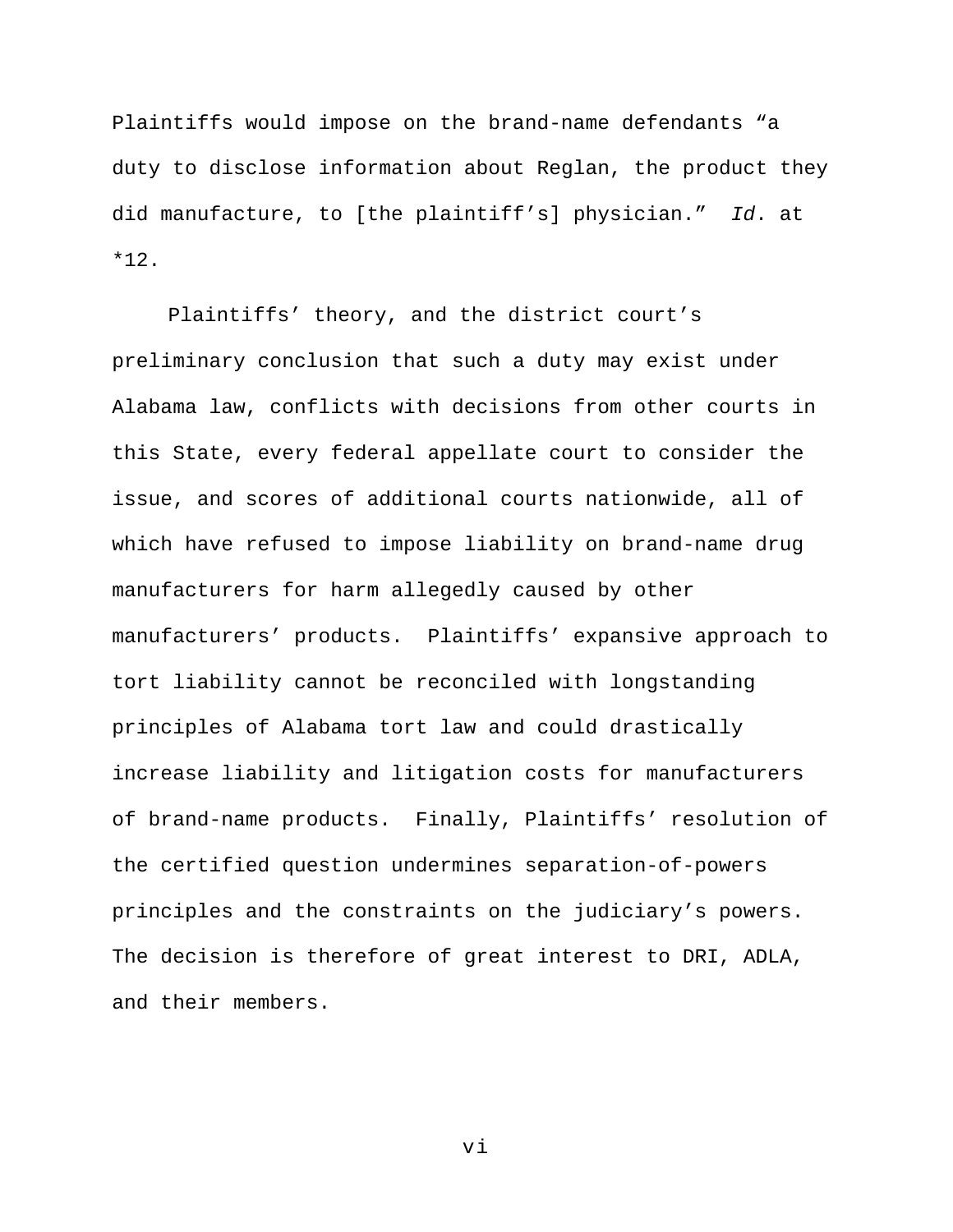#### **SUMMARY OF THE ARGUMENT**

<span id="page-8-0"></span>The certified question presents this Court with the opportunity to reaffirm that, under Alabama law, a defendant owes no duty to a plaintiff with whom it has no relationship. The question arises in the context of Plaintiffs' claim that brand-name manufacturers of Reglan can be held liable for injuries caused by ingestion of generic metoclopramide. This so-called "innovatorliability" suit is brought under the guise of a cognizable tort duty owed by the brand-name manufacturer, even though Plaintiffs admit that they ingested a generic formulation of the drug manufactured by a different defendant.

Alabama law commands rejection of Plaintiffs' effort to expand well-established tort law principles in this manner. Under Alabama law, there must be a duty, typically existing when there is some sort of relationship between the parties, to impose tort liability. *Pritchett v. ICN Med Alliance*, 938 So.2d 933, 937-38 (Ala. 2006); *Patrick v. Union State Bank*, 681 So.2d 164, 1369 (Ala. 1996). Lack of a relationship between brand-name Reglan manufacturers and users of generic metoclopramide, like Plaintiffs here, has prompted federal district courts in Alabama deciding cases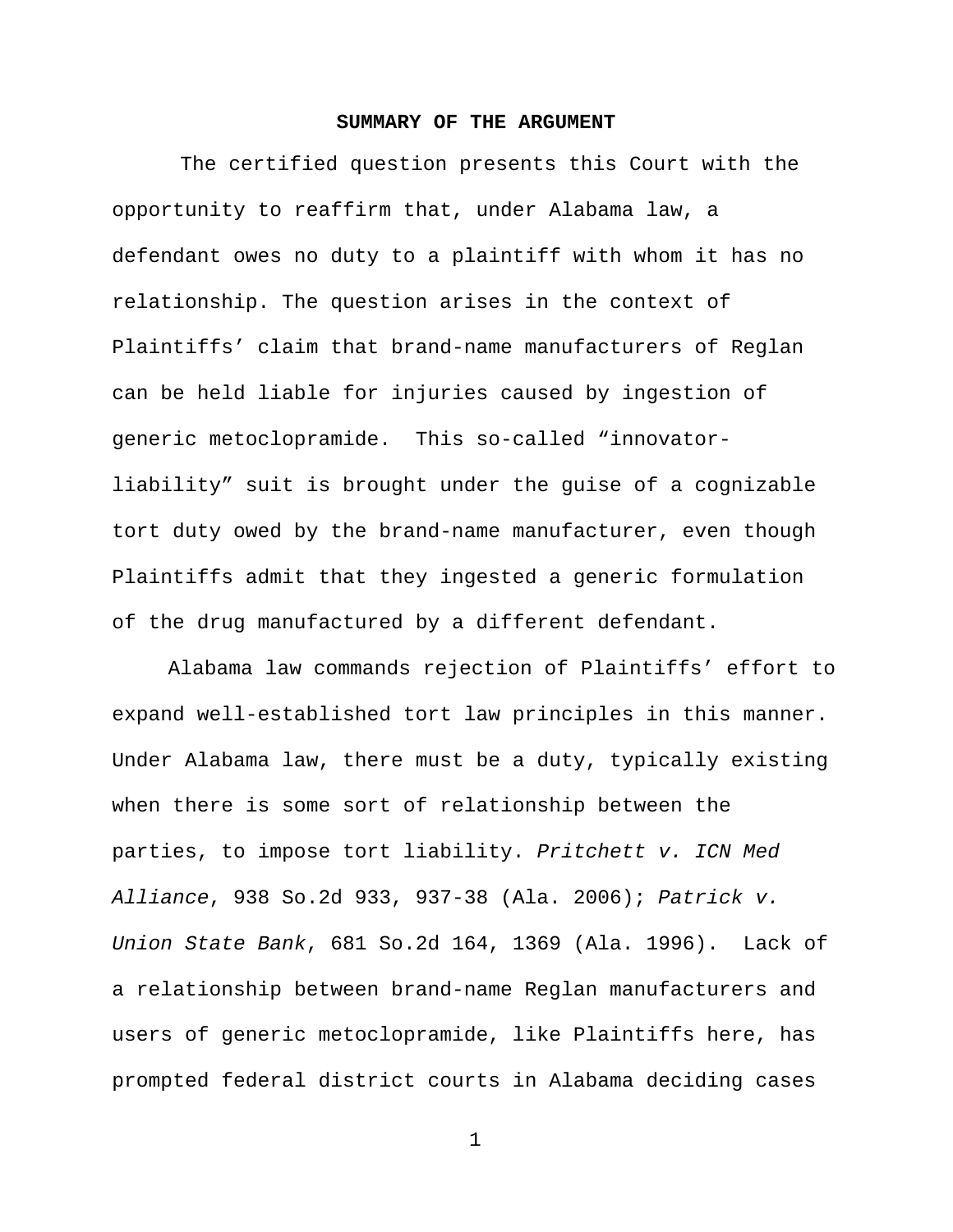materially identical to this one to dismiss plaintiffs' claims for lack of a duty. *Simpson v. Wyeth*, No. 7:10-CV-01771-HGD, 2010 WL 5485812, (N.D. Ala. Dec. 9, 2010), *report and recommendation adopted by* 2011 WL 10607 (N.D. Ala. Jan. 4, 2011); *Mosley v. Wyeth, Inc.*, 719 F. Supp. 2d 1340, 1347 (S.D. Ala. 2010);*Overton v. Wyeth, et.al.*, No. CA 10-0491-KD-C, 2011 WL 1343392 (S.D. Ala. Mar. 15, 2011), *report and recommendation adopted by* 2011 WL 1343391 (S.D. Ala. Apr. 7, 2011). These decisions, reached in accordance with settled Alabama law concerning the imposition of a duty, are consistent with the overwhelming majority of decisions to address the issue nationwide. See, *e.g.*, *Foster v. American Home Products Corp.*, 29 F.3d 165, 171 (4th Cir. 1994); *Smith v. Wyeth, Inc.*, 657 F.3d 420, 424 (6th Cir. 2011); *Mensing v. Wyeth, Inc.*, 588 F.3d 603, 613– 14 (8th Cir. 2009), *rev'd on other grounds sub nom. PLIVA, Inc. v. Mensing*, 131 S. Ct. 2567 (2011).

The United States Supreme Court's recent decision that state-law failure-to-warn claims against generic drug manufacturers are preempted does not call into question the propriety of dismissing innovator-liability suits brought against brand-name manufacturers. *PLIVA, Inc. v. Mensing*,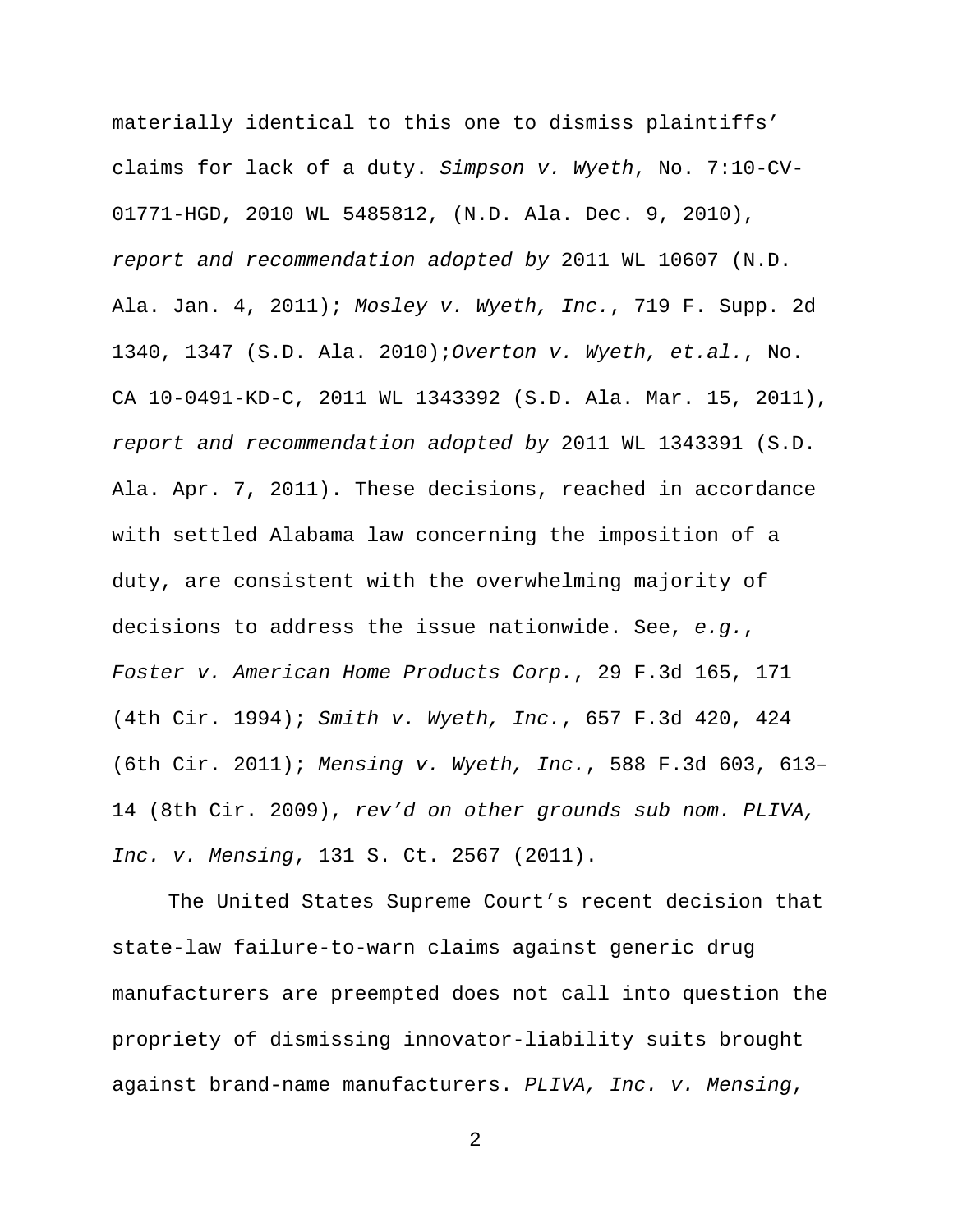\_\_U.S. \_\_; 131 S.Ct. 2567 (2011). *Mensing* presented the question of whether FDA regulations preempt certain statelaw failure-to-warn claims against generic manufacturers. *Id*. at 2572. The Supreme Court's resolution of this federal preemption question therefore does not, and could not, alter the substantive requirements of Alabama tort law. Not surprisingly, numerous courts have already expressly rejected plaintiffs' arguments that *Mensing* transforms innovator liability into a viable theory against brand-name manufacturers. Accordingly, to the extent Plaintiffs here make that argument, it must fail.

Plaintiffs' attempt to create an entirely new and different theory of tort liability, if accepted by this Court, would result in a radical and unfounded expansion of Alabama tort law and have devastating impacts on the industry. The legislative branch has the tools to fully study and assess the impact of a change of this nature. Any potential expansion of liability should be assessed by the legislature through the traditional lawmaking process. Consistent with Alabama's rigorous system of separated powers, Ala. Const. Art III, § 43, this Court should adhere to its well-established tort principles, one of which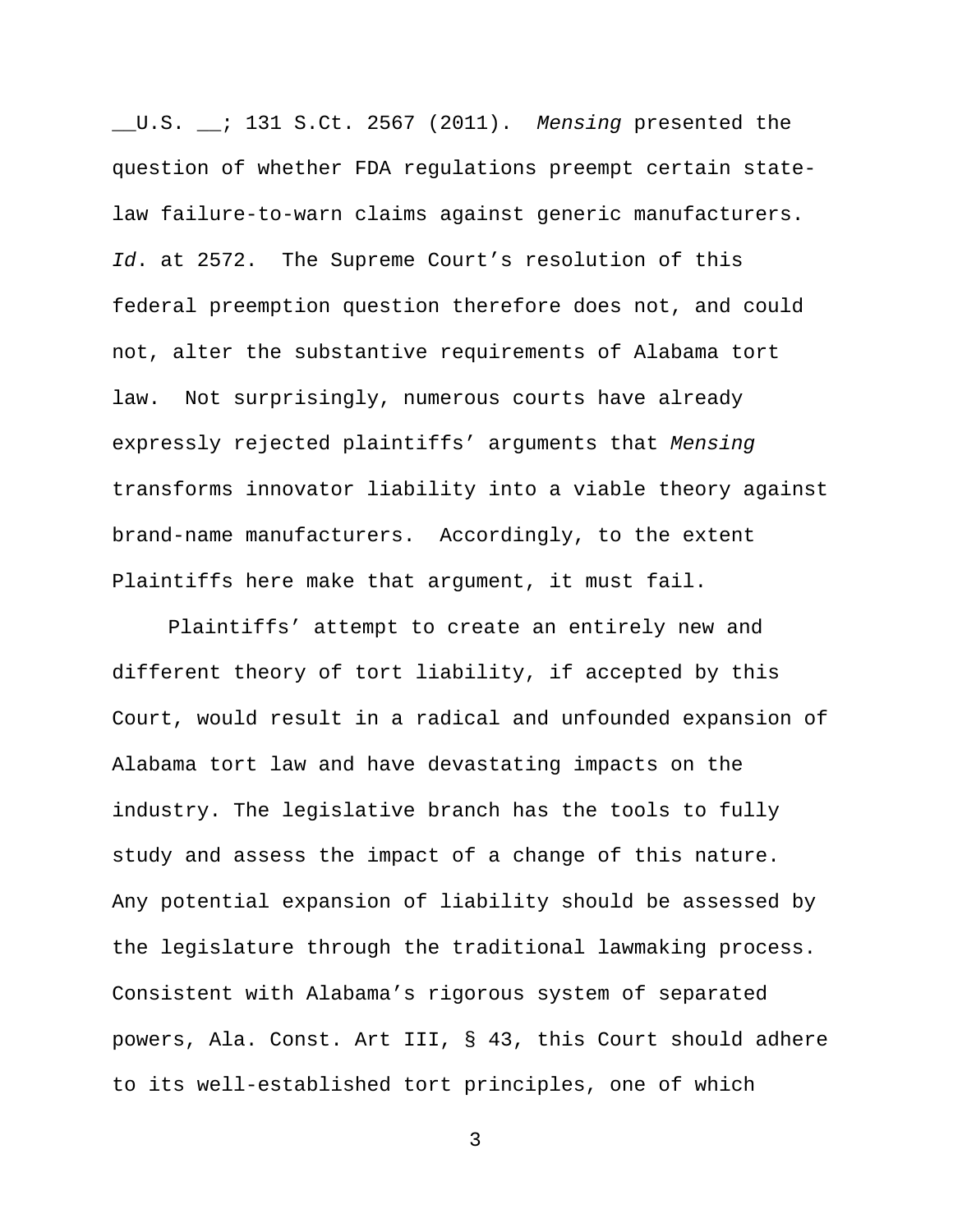requires a duty as a prerequisite to liability, and defer to the legislature to make any rule changes like the recognition of innovator-liability suits.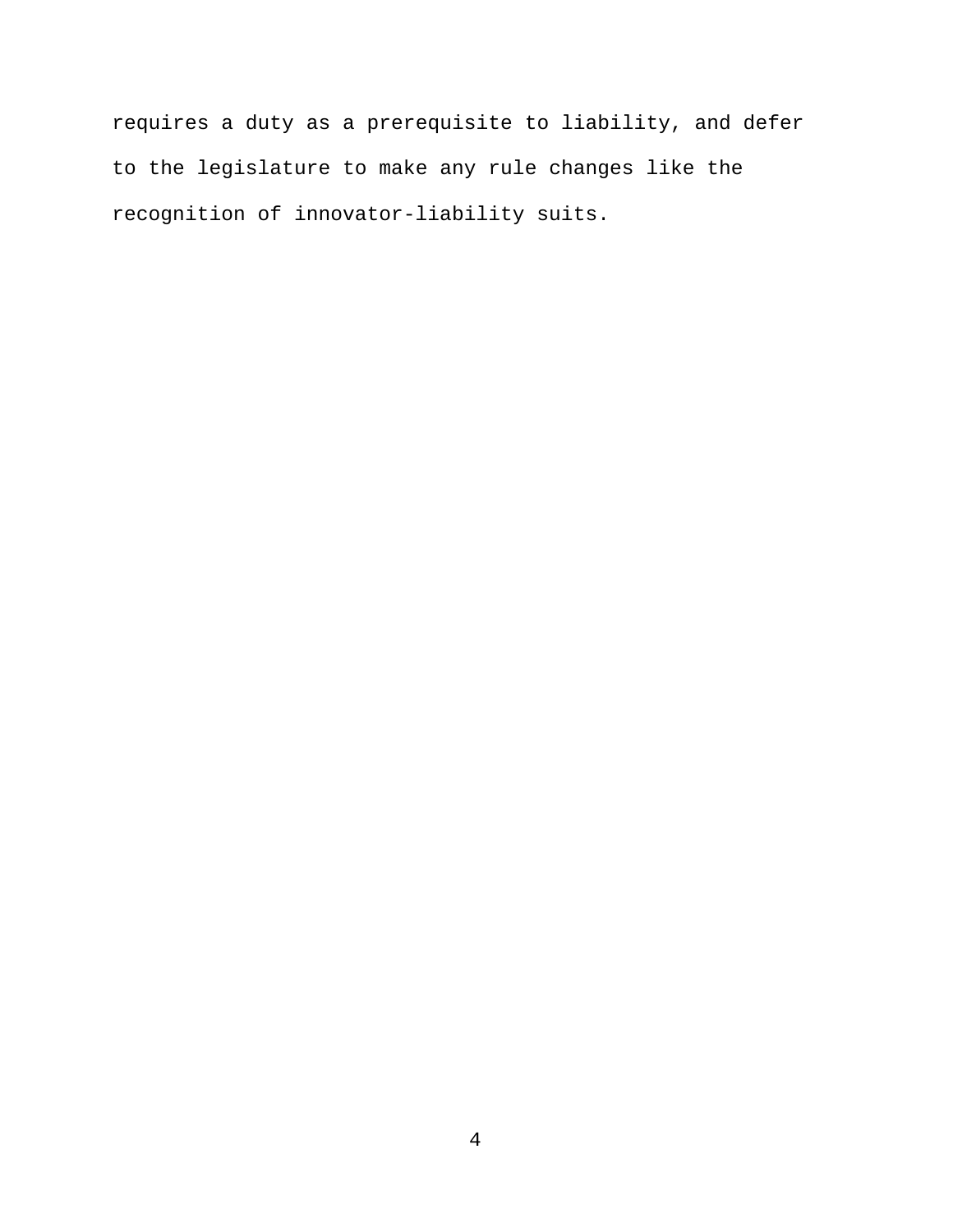#### **ARGUMENT**

<span id="page-12-1"></span><span id="page-12-0"></span>**Innovator-Liability Claims Like The One At Issue Here Are Properly Rejected By This Court Under Well-Established Tort Law Duty Principles, And Nothing In**  *PLIVA, Inc. v. Mensing* **Changes That.** 

<span id="page-12-2"></span>**A. Adoption of Plaintiffs' innovator-liability theory would stretch Alabama's tort law principles out of shape and put Alabama in conflict with nearly every other court to consider the issue.** 

The certified question presents this Court with the opportunity to reaffirm two core tort principles: first, that claims for harm caused by a product  $-$  no matter their labels — are product-liability claims that require proof that the defendant manufactured or sold the harm-causing product; and second, that a duty to warn or disclose turns on relationship. The brand-name defendants and other *amici* will likely address the first of these hornbook principles. We focus briefly on the second.

That Alabama law requires a legal duty to impose liability is, of course, well-established. Whether to impose a duty on a particular defendant turns on "(1) the nature of the defendant's activity; (2) the relationship between the parties; and (3) the type of injury or harm threatened." *Pritchett v. ICN Med Alliance, Inc.*, 938 So.2d 933, 937-38 (Ala. 2006)(internal quotation omitted).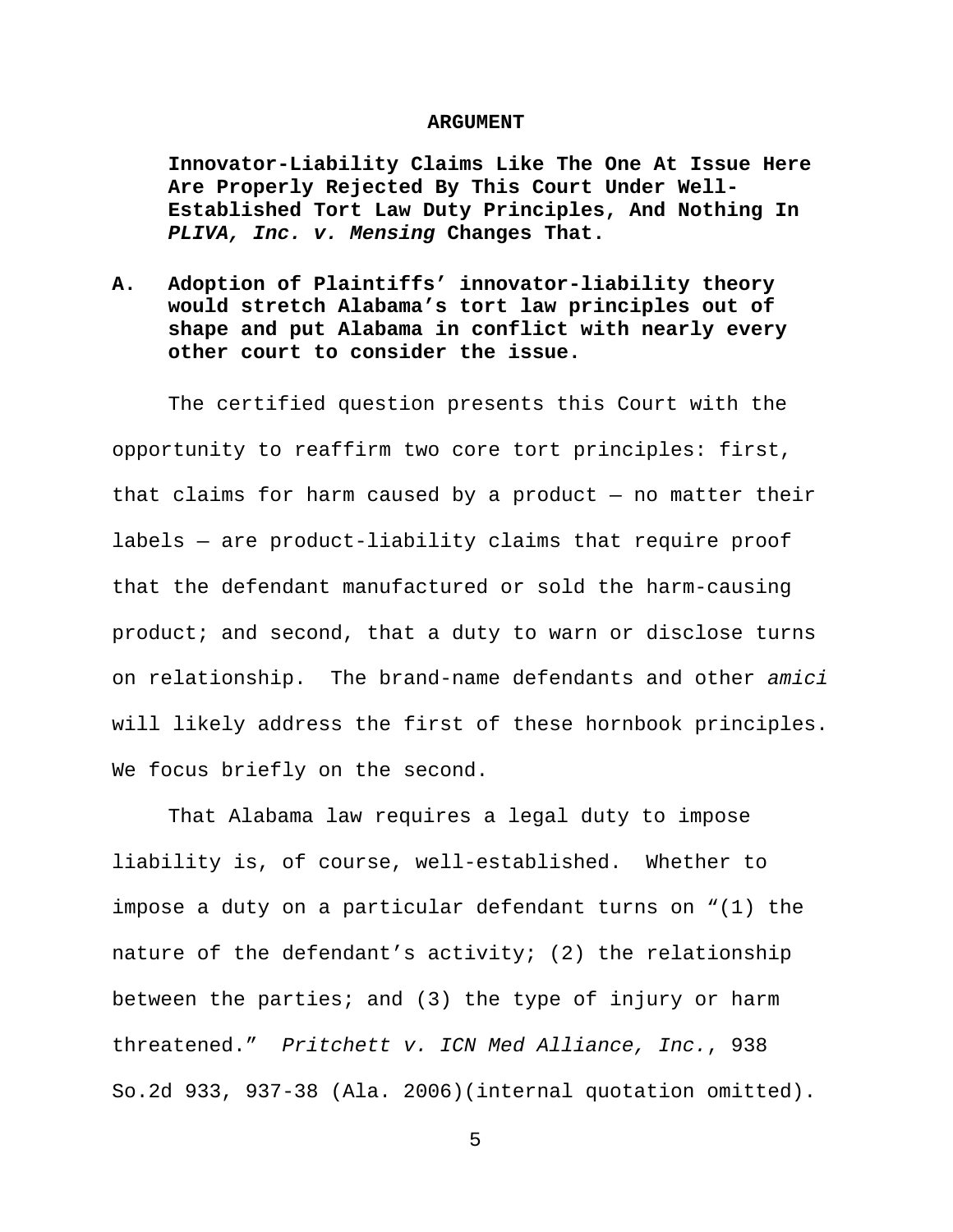Of these, relationship between the parties is paramount. *See, e.g.*, *DiBiasi v. Joe Wheeler Elec. Membership Corp.*, 988 So. 2d 454, 460-61 (Ala. 2008); *Thompson-Hayward Chem. Co. v. Childress*, 169 So. 2d 305 (Ala. 1964). Even the related consideration of "foreseeability" of injury focuses on the relationship between the parties. *See DiBiasi*, 988 So. 2d at 460-61; *Keck v. Dryvit Sys., Inc.*, 830 So. 2d 1, 10-11 (Ala. 2002); *Patrick v. Union State Bank*, 681 So.2d 1364, 1369 (Ala. 1996), citing *Morgan v. South Central Bell Telephone Co*, 466 So.2d 107, 114 (Ala. 1985); *Alabama Dep't of Corrections v. Thompson,* 855 So.2d 1016, 1023 (Ala. 2003); *Franklin County School Bd v. Lake Asbestos of Quebec, Ltd.*, 1986 WL 69060, at \*6 (N.D. Ala. 1986) (in discussing the traditional elements of a negligence claim, noting that element of duty "necessarily impl[ies] a relationship between the plaintiff and the defendant").

For this reason, courts applying Alabama law have consistently refused to impose a duty on manufacturers or sellers when the complained-of injury did not result from use of that manufacturer's or seller's product. See *Walls v. Alpharma USPD, Inc.*, 887 So.2d 881 (Ala. 2004), quoting *Toole v. Baxter Healthcare Corp*, 235 F.3d 1307, 1313-14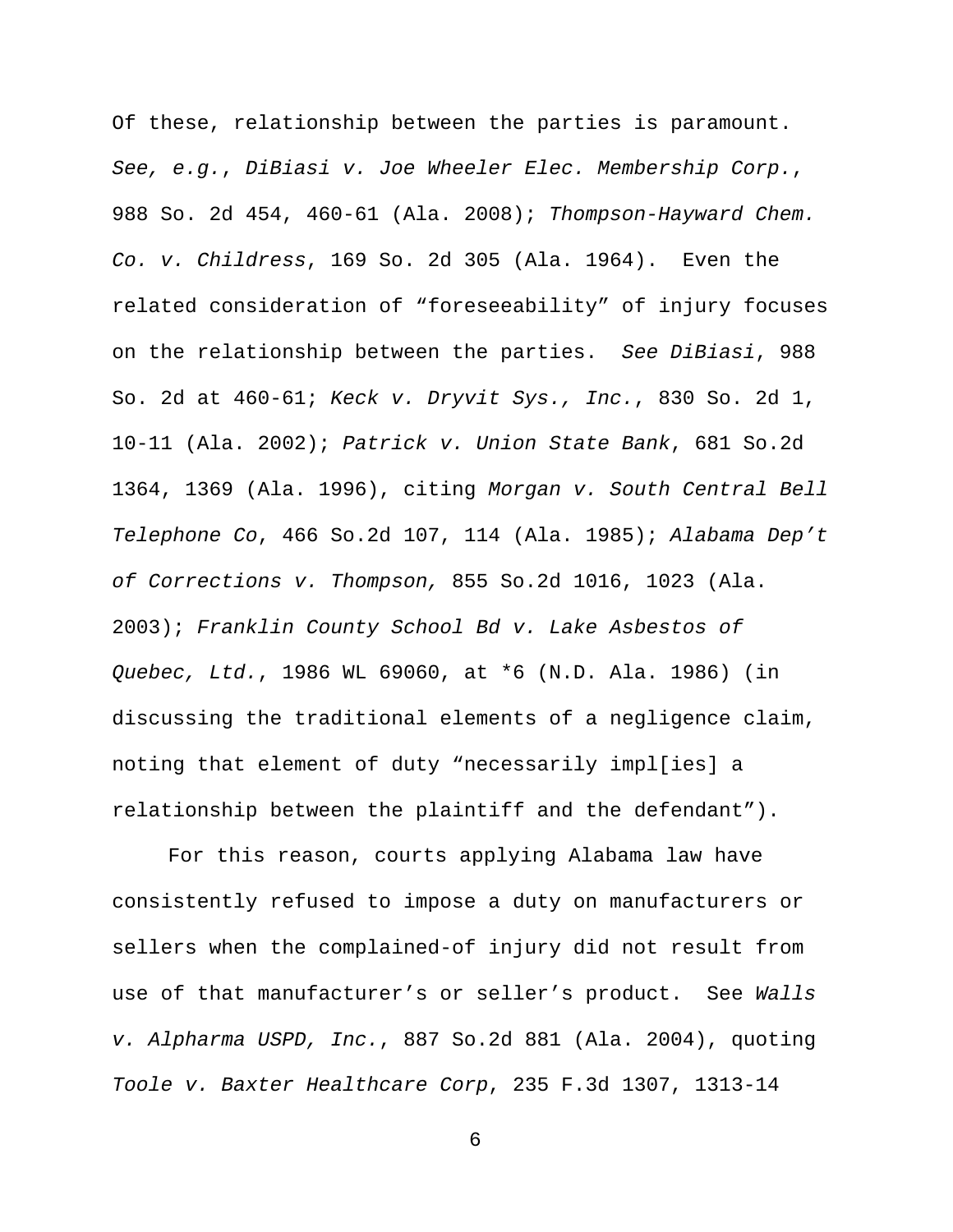$(11<sup>th</sup> Cir. 2000)$  ("Under the learned intermediary doctrine, a manufacturer's duty to warn is limited to an obligation to advise the prescribing physician of any potential dangers that may result *from the use of its product*."). *See, e.g.*, *Hogue v. Logan's Roadhouse, Inc.*, 61 So.3d 1077, 1080 (Ala. Civ. App. 2010), *cert. den'd* 11/12/10 (noting that pursuant to Alabama's products-liability law, the Alabama Extended Manufacturer's Liability Doctrine, "a plaintiff must prove he suffered injury or damages to himself or his property by one who sold a product in a defective condition unreasonably dangerous to the plaintiff as the ultimate user or consumer…"); *Weeks*, 2011 WL 1216501, at \*3 ("Alabama law does not support the imposition on a manufacturer of a duty to disclose information to a consumer who is injured by another manufacturer's product.").

Lack of a relationship between brand-name Reglan manufacturers and users of generic metoclopramide has prompted federal district courts in Alabama deciding cases materially identical to this one to dismiss plaintiffs' claims for lack of a duty. For example, in *Simpson v. Wyeth*, No. 7:10-CV-01771-HGD, 2010 WL 5485812, (N.D. Ala.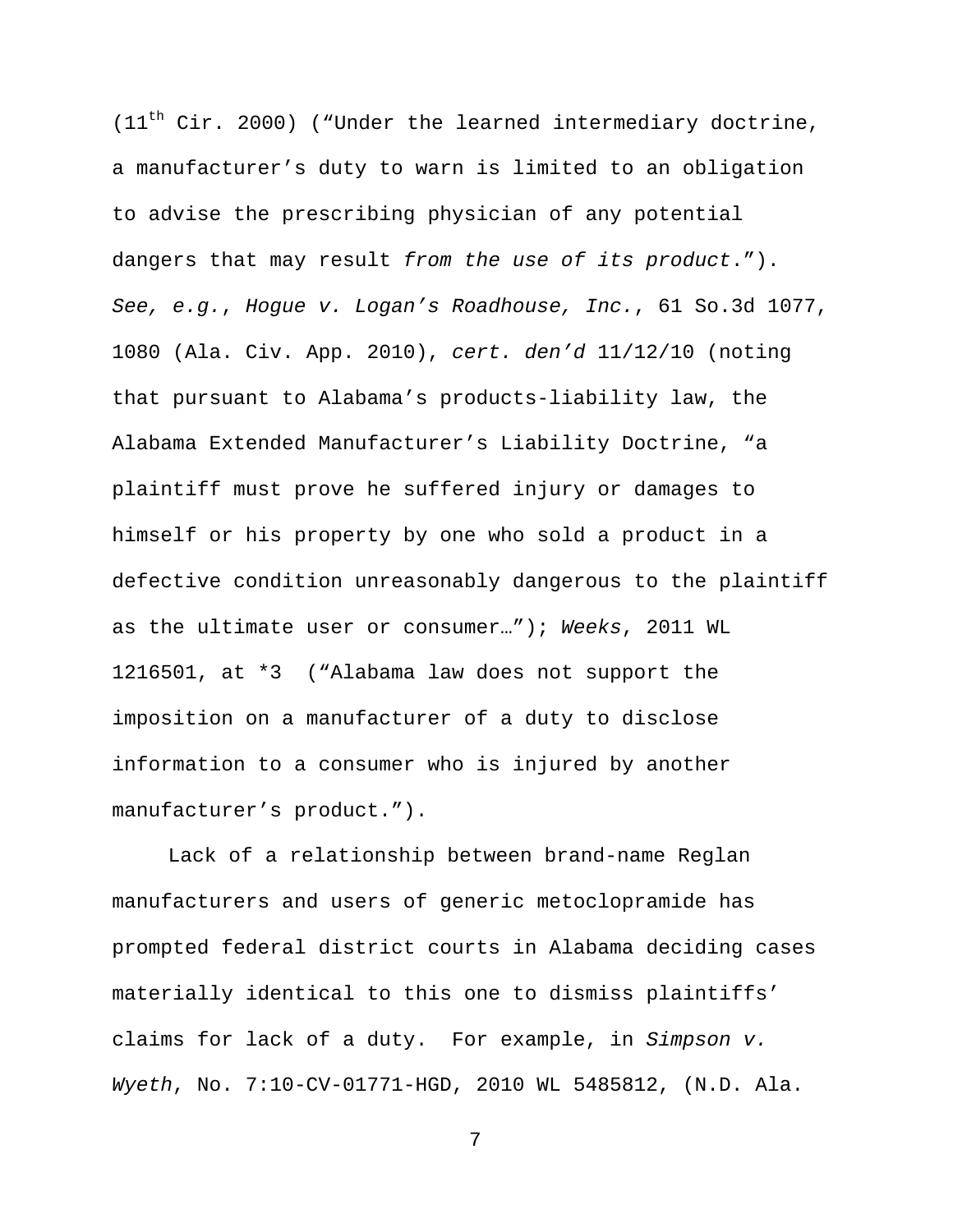Dec. 9, 2010), *report and recommendation adopted by* 2011 WL 10607 (N.D. Ala. Jan. 4, 2011), the Northern District of Alabama concluded that because "neither Wyeth, Pfizer, or Schwarz produced or distributed the [generic] metoclopramide ingested by plaintiffs, the Reglan manufacturers do not owe a duty that gives rise to a cause of action for fraudulent misrepresentation or failure to warn." *Id*. at \*5 (citing *Walls*, 887 So. 2d 881). The Southern District of Alabama reached the same conclusion in *Mosley v. Wyeth, Inc.*, 719 F. Supp. 2d 1340, 1347 (S.D. Ala. 2010) (granting summary judgment to Reglan defendants on the basis of a lack of "binding authority for the assertion that a manufacturer of brand-name drugs owes a duty to consumers of the generic version of their products"). The *Mosley* rationale was reaffirmed, even after the *Weeks* decision, in *Overton v. Wyeth, et.al.*, No. CA 10-0491-KD-C, 2011 WL 1343392 (S.D. Ala. Mar. 15, 2011), *report and recommendation adopted by* 2011 WL 1343391 (S.D. Ala. Apr. 7, 2011).

These decisions, reached in accordance with settled Alabama law concerning the imposition of a duty, are consistent with the overwhelming majority of decisions to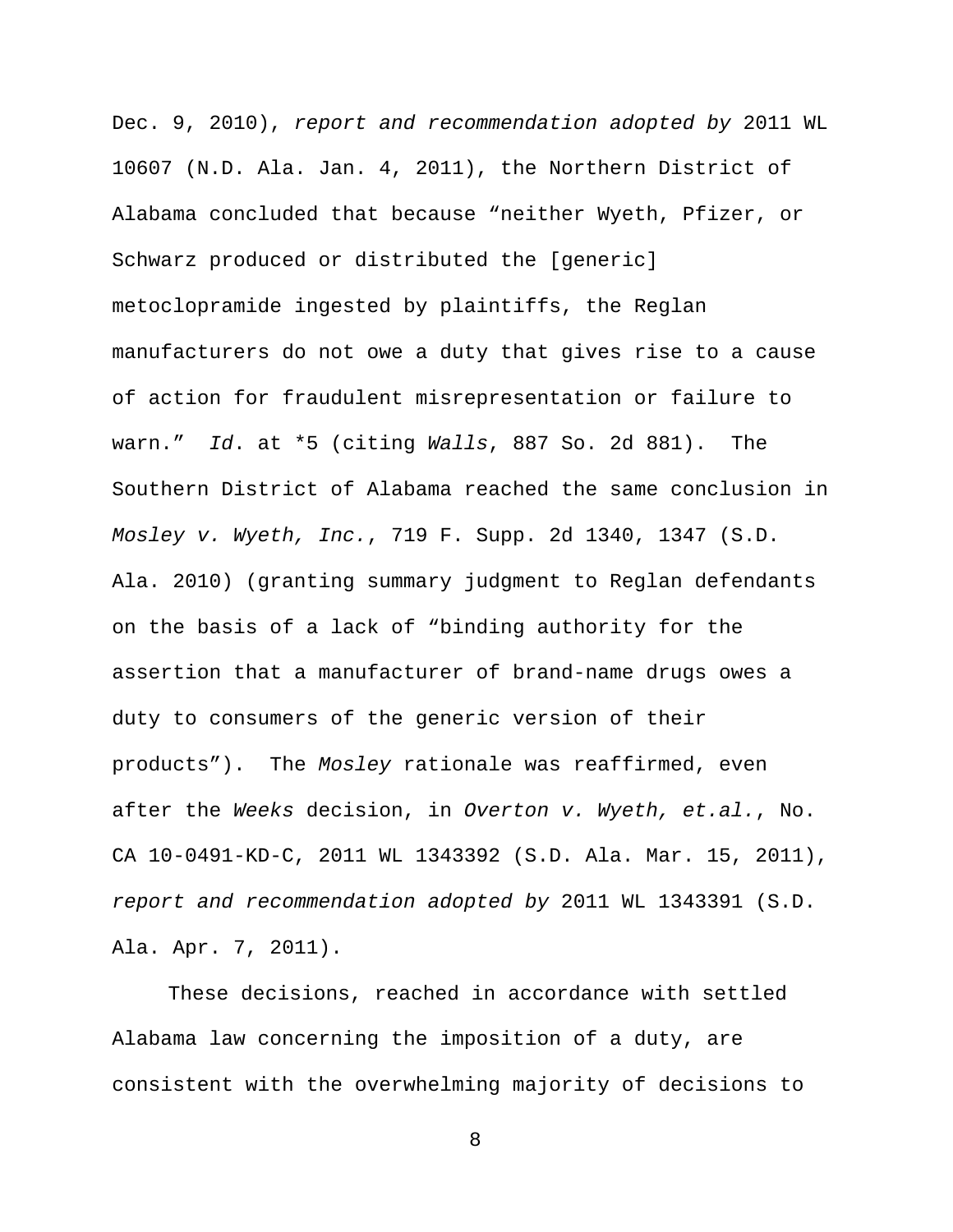address the issue nationwide. The United States Court of Appeals for the Fourth Circuit led the way in its pathmarking decision in *Foster v. American Home Products Corp.*, 29 F.3d 165, 171 (4th Cir. 1994). The Sixth and Eighth Circuits have since followed, as have dozens upon dozens of state courts and federal district courts. *See Smith v. Wyeth, Inc.*, 657 F.3d 420, 424 (6th Cir. 2011) ("As have the majority of courts to address this question, we reject the argument that a name-brand drug manufacturer owes a duty of care to individuals who have never taken the drug actually manufactured by that company."); *Mensing v. Wyeth, Inc.*, 588 F.3d 603, 613–14 (8th Cir. 2009), *rev'd on other grounds sub nom. PLIVA, Inc. v. Mensing*, 131 S. Ct. 2567 (2011) (following "the overwhelming majority of courts considering this issue"). $^1$  $^1$ 

 $\overline{a}$ 

<span id="page-16-0"></span>Only two courts have imposed a duty on brand-name manufacturers for harm caused by their generic competitors' products. *See Conte v. Wyeth, Inc.*, 85 Cal.Rptr.3d 299 (2008); *Kellogg v. Wyeth, Inc.*, 762 F.Supp.2d 694 (D. Vt. 2010). Those decisions are outliers that have had no meaningful impact on the law; state and federal appellate courts have overwhelmingly rejected the rationale underlying these decisions.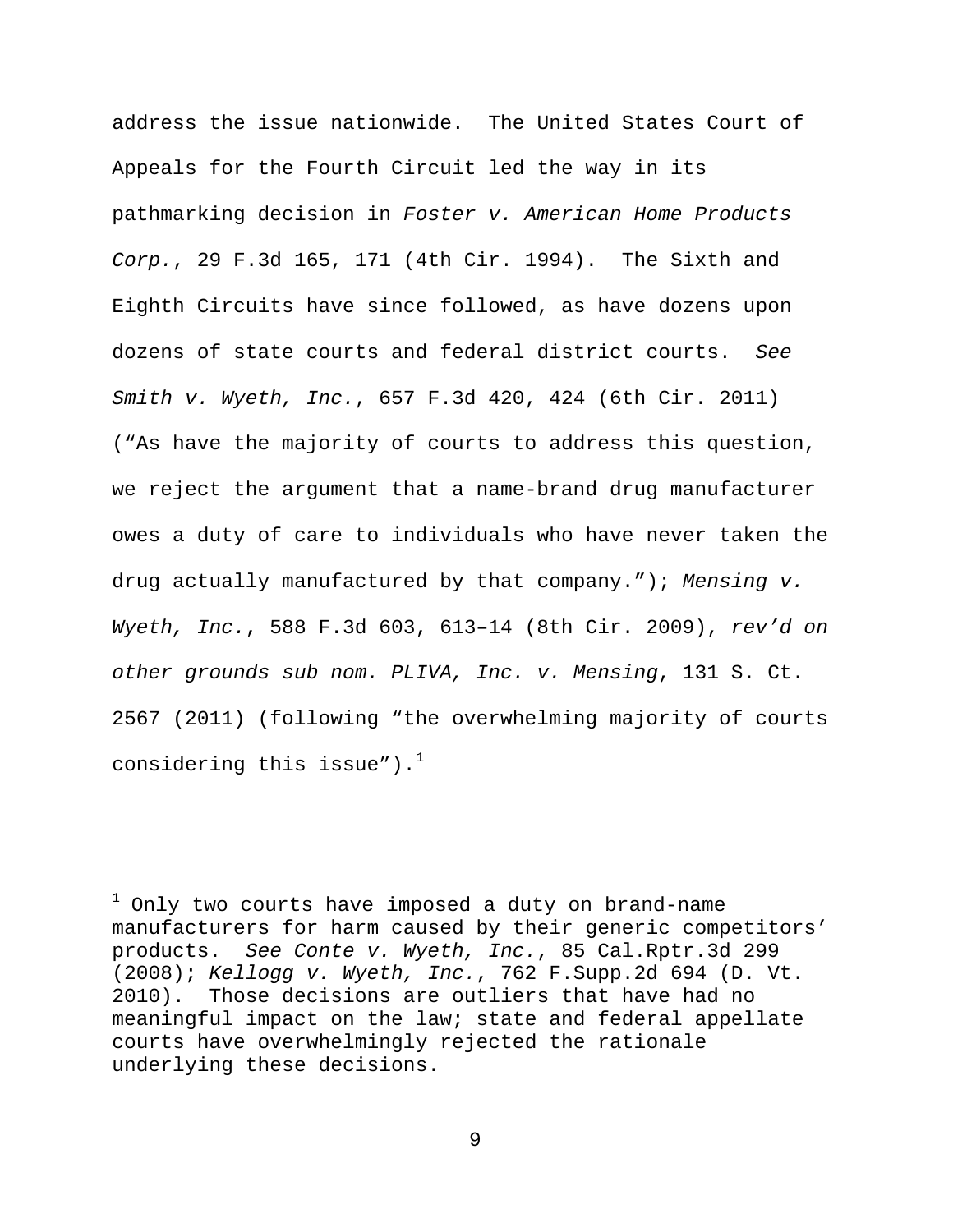This Court now has the opportunity to join the nationwide consensus and reaffirm that, under Alabama law, a defendant owes no duty to a plaintiff with whom it has no relationship. And in a product-use case, where, as in this case, a plaintiff did not use a particular defendant's product, there can be no duty-imposing relationship.

In short, the correct answer to this Court's certified question is perhaps best articulated in *Overton v. Wyeth,* where the Southern District of Alabama stated:

> As this Court has explained, where a plaintiff presents "no evidence or argument tending to establish that a relationship existed between" the plaintiff and certain brand-name manufacturers of metoclopramide, cites "no binding authority for the assertion that a manufacturer of brand-name drugs owes a duty to consumers of the generic version of their products" or "the contention that an injury resulted from consumption of a generic version of the drug can be considered a 'proximate consequence' of a manufacturer's alleged misrepresentation regarding the brand-name version of the drug," she cannot succeed on either a claim of fraudulent or negligent misrepresentation under Alabama law.

*Overton*, 2011 WL at \*7.

Alabama courts should not depart from their longstanding tort principles to create a claim here against the brand-name manufacturers.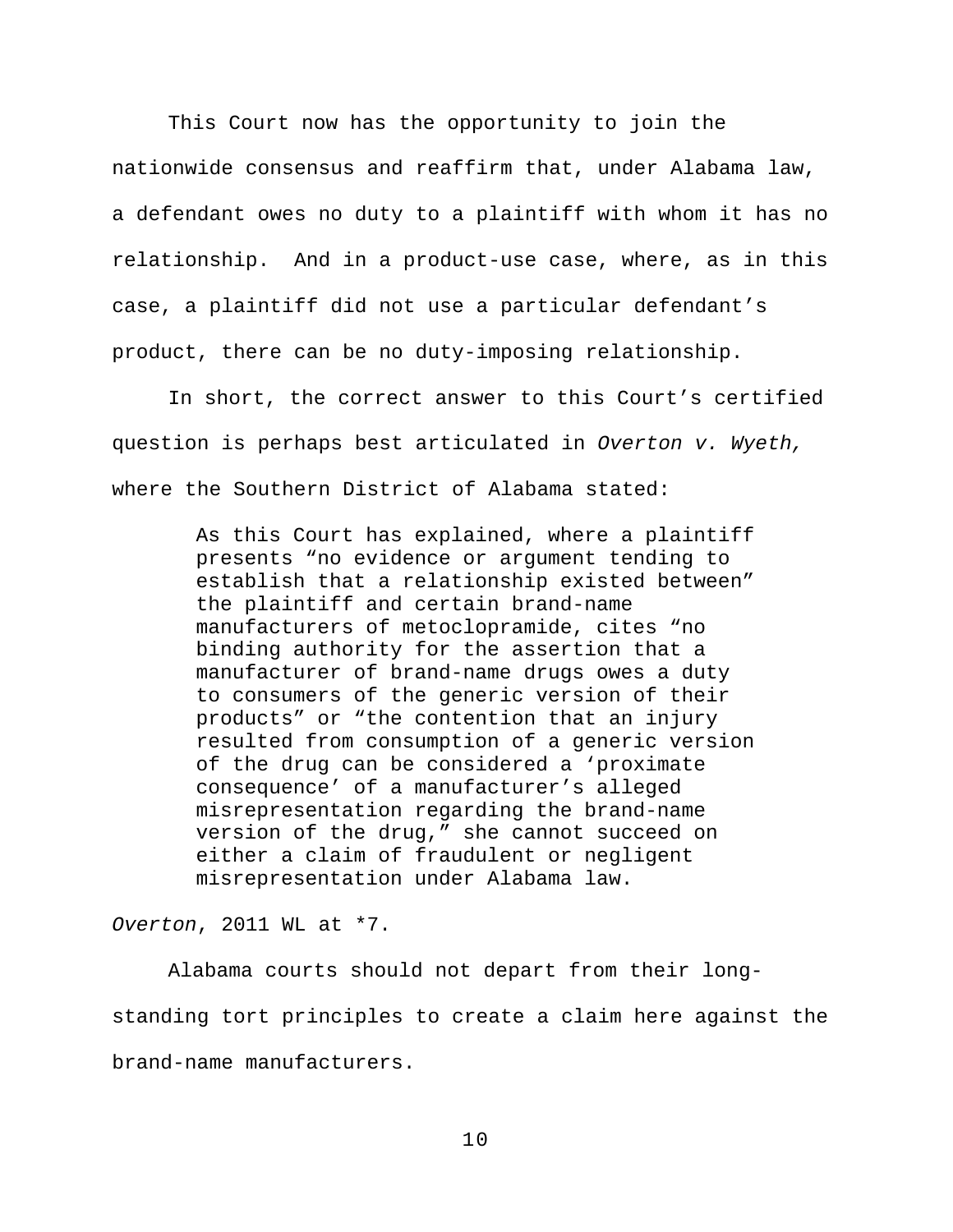<span id="page-18-0"></span>**B. Nothing in** *PLIVA, Inc. v. Mensing* **breathes life into Plaintiffs' innovator-liability theory or justifies abandoning settled Alabama tort principles.**

Plaintiffs in other Reglan/metoclopramide cases have attempted to avoid the crush of precedent rejecting innovator liability by invoking the Supreme Court's recent decision in *PLIVA, Inc. v. Mensing*, \_\_ U.S. \_\_, 131 S. Ct. 2567 (2011). *See, e.g.*, *Metz v. Wyeth LLC*, \_\_ F. Supp. 2d \_\_, No. 8:10–CV– 2658–T–27AEP, 2011 WL 5826005 (M.D. Fla. Nov. 18, 2011). The effort, if made here, will fail.

In brief, *Mensing* held that because FDA regulations prohibit generic drug manufacturers from "independently" or "unilaterally" changing their products' labeling, state-law failure-to-warn claims against them are preempted. 131 S. Ct. at 2579. In the wake of *Mensing*, some Reglan/metoclopramide plaintiffs, in an effort to revive innovator-liability claims against brand-name manufacturers, have argued (1) that *Mensing* rejected the interpretation of the generic-drug regulations suggested by the Fourth Circuit in its leading *Foster* decision, (2) that many subsequent decisions rejecting innovator liability have cited or relied on *Foster*, and, therefore (3) that *Mensing* undermines the reasoning of those decisions. With respect, the argument is badly flawed.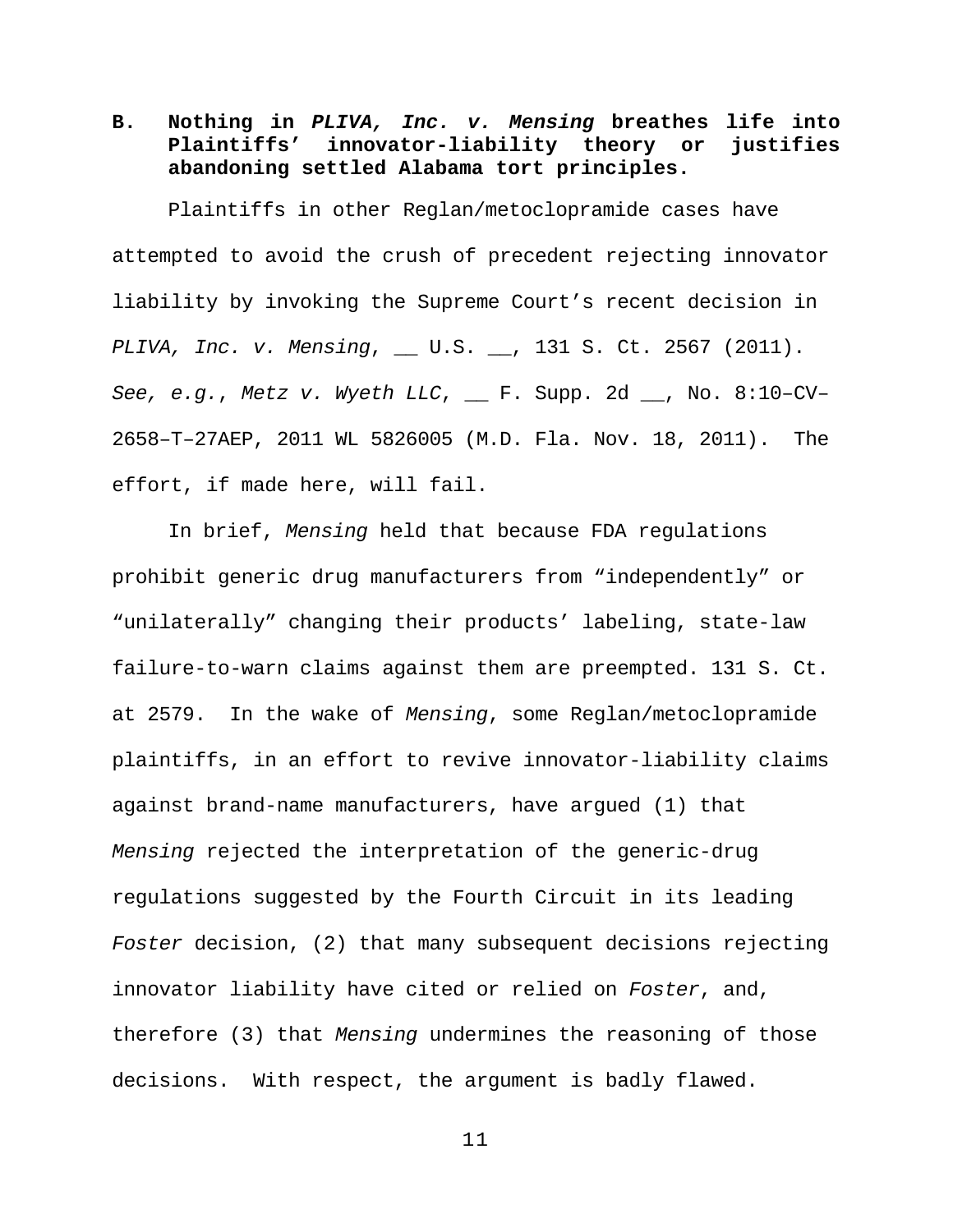Every court to address it has rejected it – as explained below, with good reason.

### **1.** *Mensing* **does not alter the applicable state law.**

<span id="page-19-0"></span>*Mensing* held, as a matter of federal law, that FDA regulations preempt certain state-law failure-to-warn claims against generic manufacturers. *See* 131 S.Ct. at 2572. That holding rests, in particular, on the basis that the regulations prohibit general manufacturers from "independently" or "unilaterally" altering the content of their products' warning labels. *Id*. at 2579. The certified question asks something different: it involves the *state-law* requirements incumbent on plaintiffs who assert claims (against brand-name manufacturers) for harm caused by a product. The two questions – generic-manufacturer liability under federal law and brand-manufacturer liability under state law – are totally separate. *Mensing*, therefore, has no bearing on the state law at issue here. $^2$  $^2$ 

 $\overline{a}$ 

<span id="page-19-1"></span> $2$  In fact, far from overturning the decisions rejecting Plaintiffs' theory of innovator liability, *Mensing* actually reaffirms them. *Mensing* involved claims against both brandname defendants and the generic manufacturers that actually made the product taken by the plaintiff. The district court dismissed both the innovator-liability claims asserted against the name-brand defendants as contrary to *(Continued on next page.)*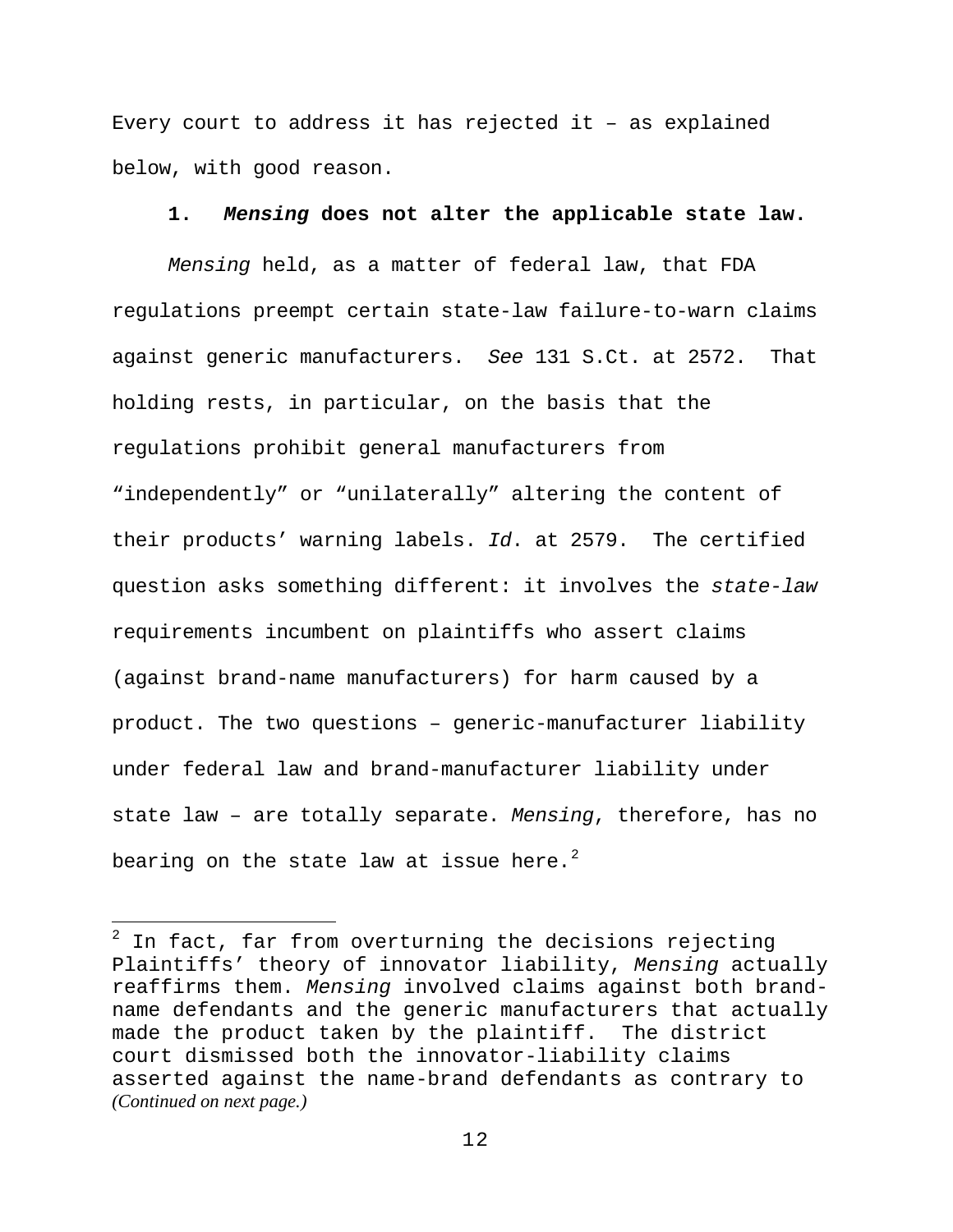### **2.** *Mensing* **does not undermine** *Foster***.**

<span id="page-20-0"></span>Innovator-liability plaintiffs who have invoked *Mensing* have trained their fire on the Fourth Circuit's leading decision in *Foster*. But *Mensing* only (arguably) related to *Foster* on one minor point unnecessary to the Fourth Circuit's holding. Specifically, the *Foster* court rejected an argument raised by the plaintiffs that they would be

*(Continued from previous page.)*

 $\overline{a}$ 

Minnesota law and the claims against the generic manufacturers are preempted under federal law. *Mensing v. Wyeth, Inc*., No. 07-3919, 2008 WL 4724286, at \*3-\*5 (D. Minn. Oct. 27, 2008), *aff'd* 588 F.3d 603, 612-14 (8th Cir. 2009). The Eighth Circuit affirmed the district court's dismissal of the claims against both sets of defendants. *Mensing v. Wyeth, Inc*., 588 F.3d 603,612-14 (8th Cir. 2009), *rev'd on other grounds sub nom. PLIVA, Inc. v. Mensing*, 131 S.Ct. 2567 (2011). That was the final word on the claims of innovator liability in *Mensing*. Neither party sought certiorari on the innovator liability issue, so the Eighth Circuit's affirmance of dismissal remains good law. Even more to the point, both the majority and dissent in the Supreme Court's *Mensing* decision appeared to agree that the brand-name manufacturers could not be liable for injuries caused by other manufacturers' generic products. *See Mensing*, 131 S.Ct. at 2581-82; *id*. at 2592 (Sotomayor, J., dissenting). Thus, what Plaintiffs argue *Mensing* did by implication is flatly refuted by what the Court explicitly said.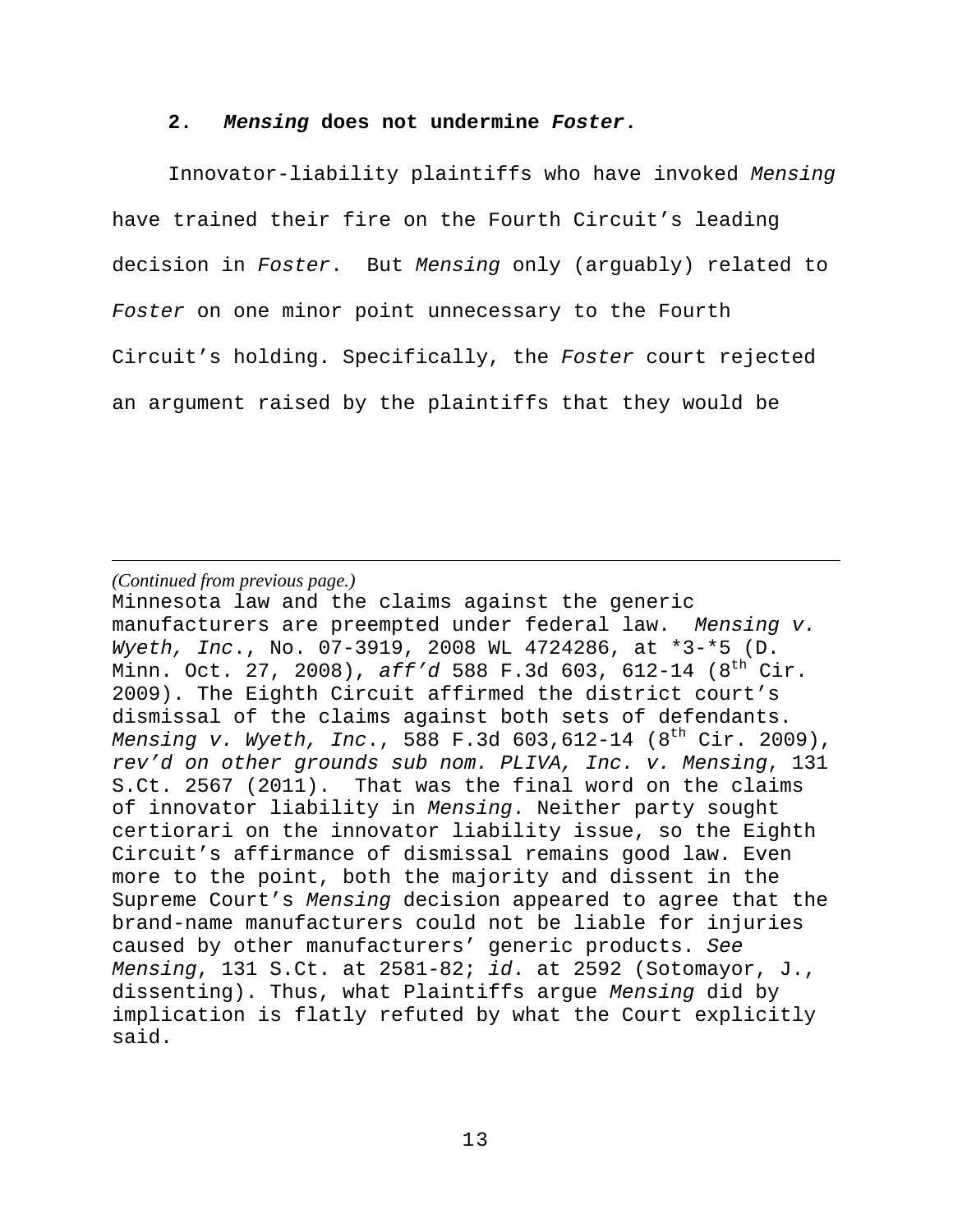"unable to recover from the generic manufacturer on a negligent misrepresentation theory because the generic manufacturer did not formulate any of the representations it made regarding its product." 29 F.3d at 169. In particular, the plaintiffs argued that generic manufacturers were prohibited by federal law from independently changing their warning labels. The Fourth Circuit rejected that reading of FDA's regulations, reasoning that nothing in federal law prohibited generic manufacturers from changing their products' labeling. *Id*. at 170. *Mensing*, 131 S.Ct. at 2575-76.

Of course in *Mensing*, the Supreme Court held that generic manufacturers cannot, in fact, independently change their labeling. Plaintiffs in other Reglan/metoclopramide cases have tried to make much of this distinction and have argued that it somehow "call[s] into question" *Foster*'s reasoning. *Gross v. Pfizer, Inc.*, No. 8:10-cv-00110, 2011 WL 4005266, at \*2 (D. Md. Sept. 7, 2011). That is incorrect, as many courts (whose decisions are described below, *see infra* at pgs. 16-19) have already concluded. In fact, these dueling interpretations of the CBE regulations' application to *generic* manufacturers are irrelevant to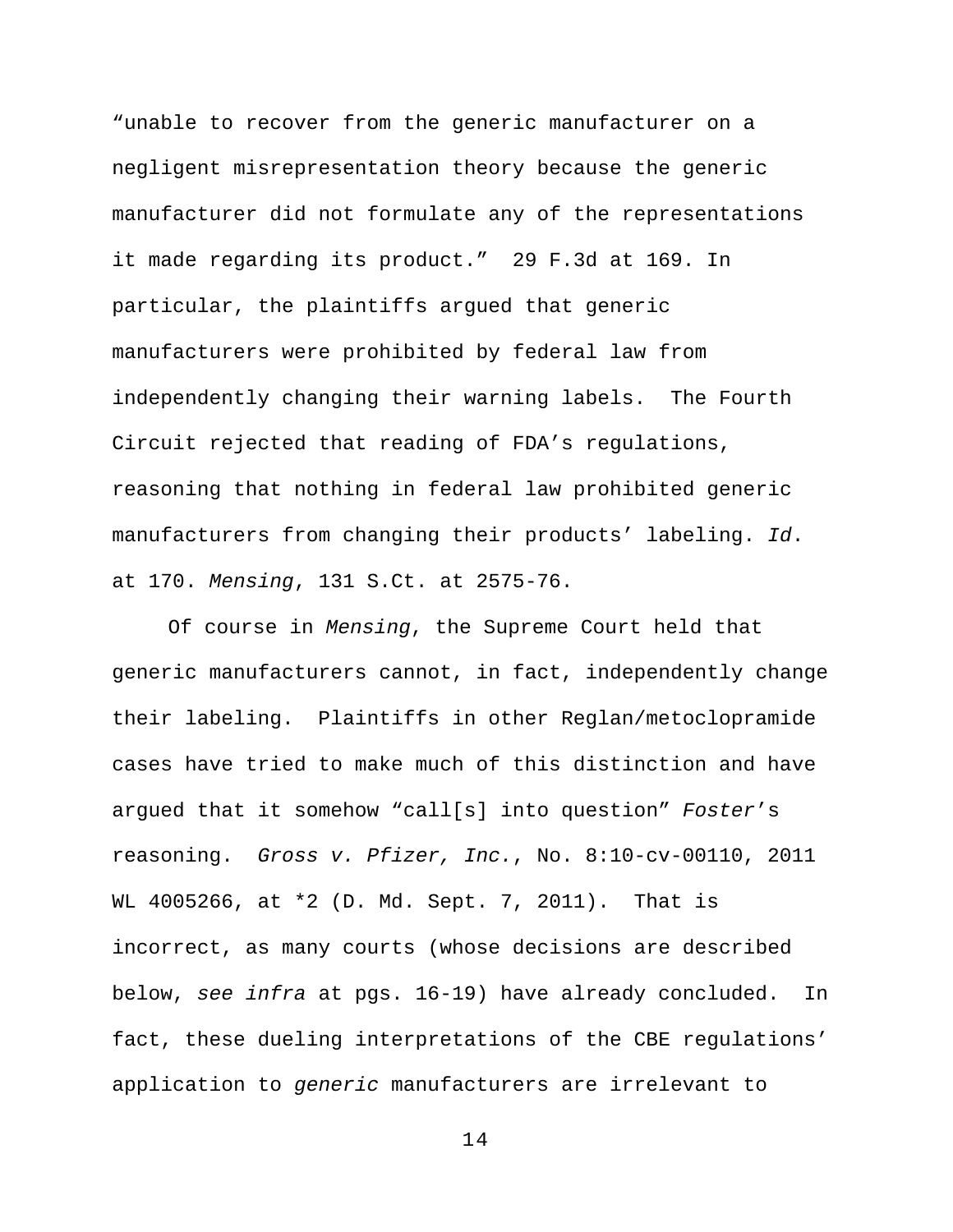*Foster*'s ultimate holding rejecting innovator liability claims against brand-name manufacturers. The *Foster* court did not decide that generic manufacturers could unilaterally change their warning labels. No issue relating to generic manufacturers was before the court. Whatever the court might have said in dicta, then, about generic manufacturers had nothing to do with the court's explicit *holding* that a plaintiff cannot sue a brand-name manufacturer that did *not* manufacture the allegedly injurious drug. The Fourth Circuit's holding – squarely applicable here and followed by scores of courts since – turned on its twin conclusions (1) that plaintiffs may not creatively plead around traditional product-liability doctrines by recasting their claims in fraud or misrepresentation terms and (2) that a manufacturer owes no duty of care or disclosure unless a plaintiff used its product. 29 F.3d at 168-71.

## <span id="page-22-0"></span>**3. Courts have unanimously concluded that** *Mensing* **does not give credence to the innovator-liability theory.**

Experience has borne out that *Mensing* did not transform innovator liability into a viable theory overnight. Six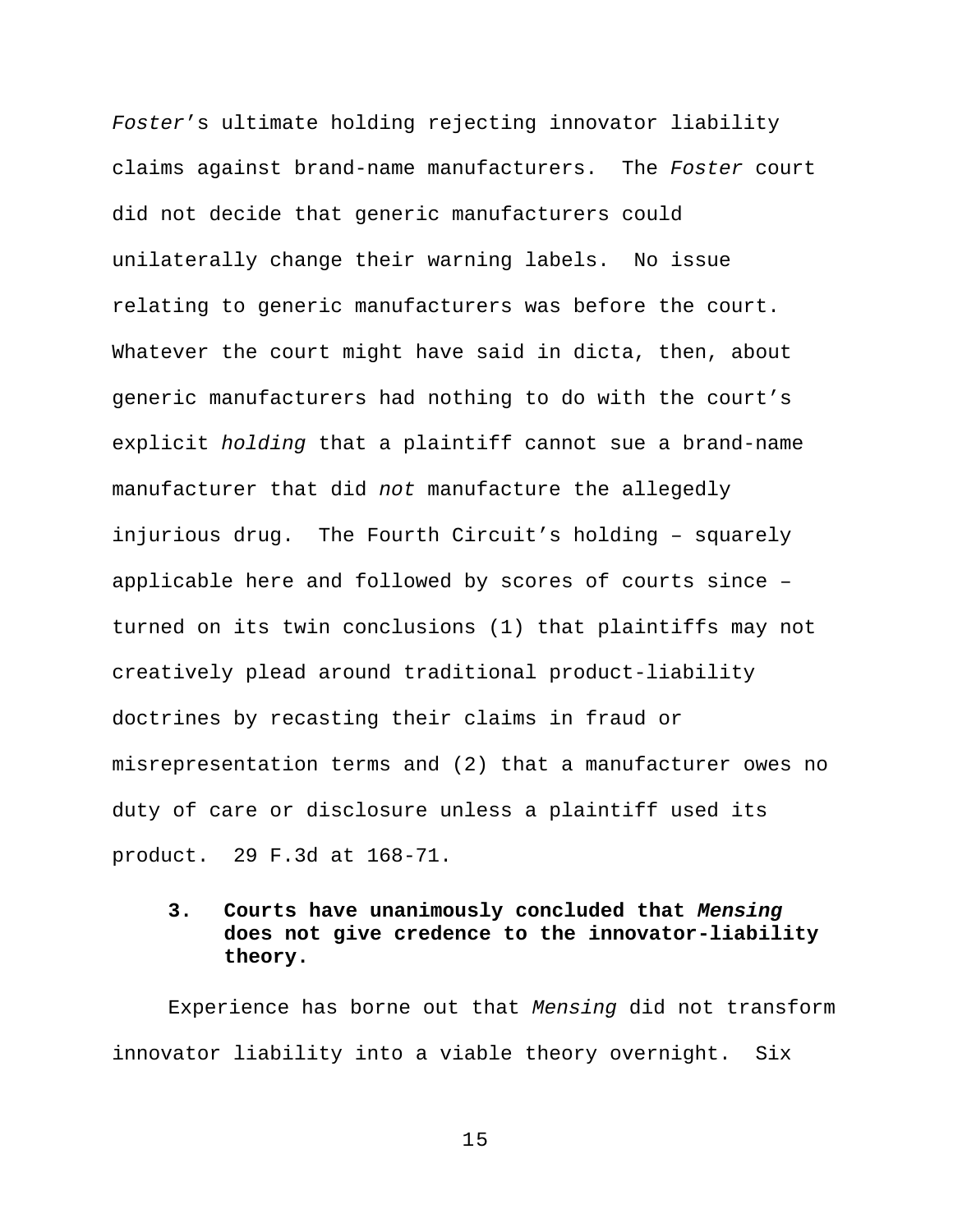courts deciding Reglan/metoclopramide cases have expressly rejected that very argument.

In the *Mensing* case itself, the Eighth Circuit rejected the plaintiffs' invocation of innovator liability as a means of holding the brand-name manufacturers liable. *See supra* at pgs. 12-13. After the Supreme Court reversed the Eighth Circuit's decision about whether claims against generic manufacturers were preempted, the Eighth Circuit clerk vacated the court's earlier judgment in whole. *See* Order Reversing and Reopening Judgment, *Mensing*, No. 08- 3850 (Aug. 18, 2011), ECF No. 3819768. The brand-name defendants moved to reinstate the judgment as to them, and the Eighth Circuit agreed, thereby rejecting the notion that the Supreme Court's decision affected its earlier decision that had rejected the innovator-liability theory against the brand-name manufacturers. *See* Order Reinstating Opinion in Part, *Mensing*, No. 08-3850 (Sept. 29, 2011), ECF No. 3834382.

The Sixth Circuit, too, has rejected this argument. On a post-*Mensing* appeal of a summary judgment for brand-name Reglan manufacturers on state-law grounds in which the district court rejected the innovator-liability theory, the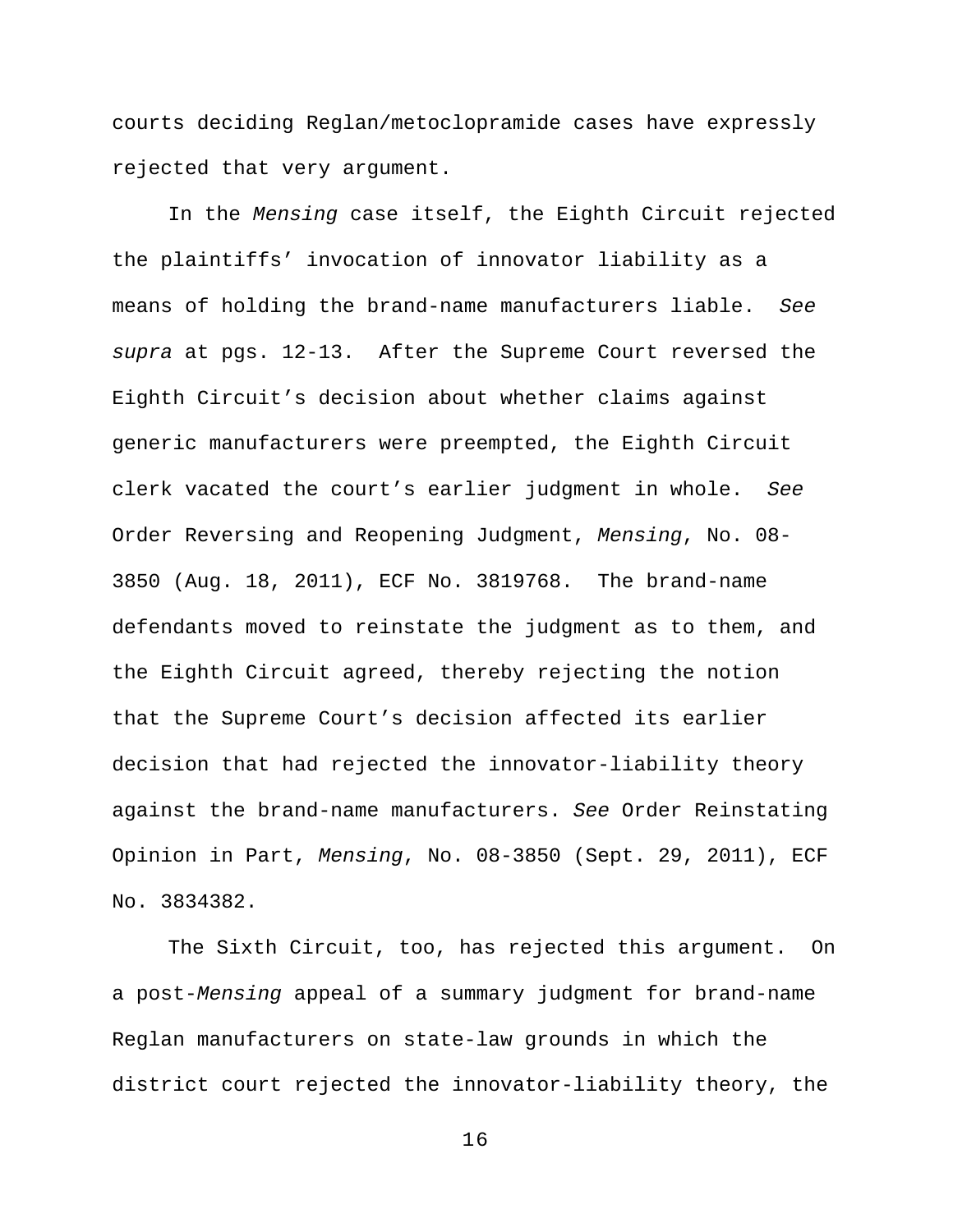court affirmed. *See Smith*, 657 F.3d at 423–24. *Smith* is particularly relevant here because the Sixth Circuit reached that conclusion even with the benefit of supplemental briefing on the effects of *Mensing* on the plaintiffs' innovator-liability theory. *See id.* Doc. 6111043270 at \*9–\*10 (Aug. 15, 2011) (Plaintiffs-Appellants' Supplemental Letter Brief Regarding *PLIVA, Inc. v. Mensing*).

Finally, four federal district courts have expressly rejected plaintiffs' arguments that *Mensing* undermined *Foster* and breathed life into the innovator-liability theory. These courts have all held that "[t]he Supreme Court's holding in *Mensing* neither created nor abrogated any duty under [state] law with regard to brand-namemanufacturers." *Gross v. Pfizer, Inc.*, No. 8:10-cv-00110, 2011 WL 4005266, at \*2 (D. Md. Sept. 7, 2011); *see also Phelps v. Wyeth, Inc.*, No. 6:09-cv-06168-TC, slip op. at 5 (D. Or. Nov. 23, 2011), *report and recommendation of magistrate judge* ("Plaintiffs are correct in asserting that the *Foster* court's first determination has been abrogated by *Mensing*. However, that does not mean that the [*Foster*] court's entire analysis of the name-brand manufacturer's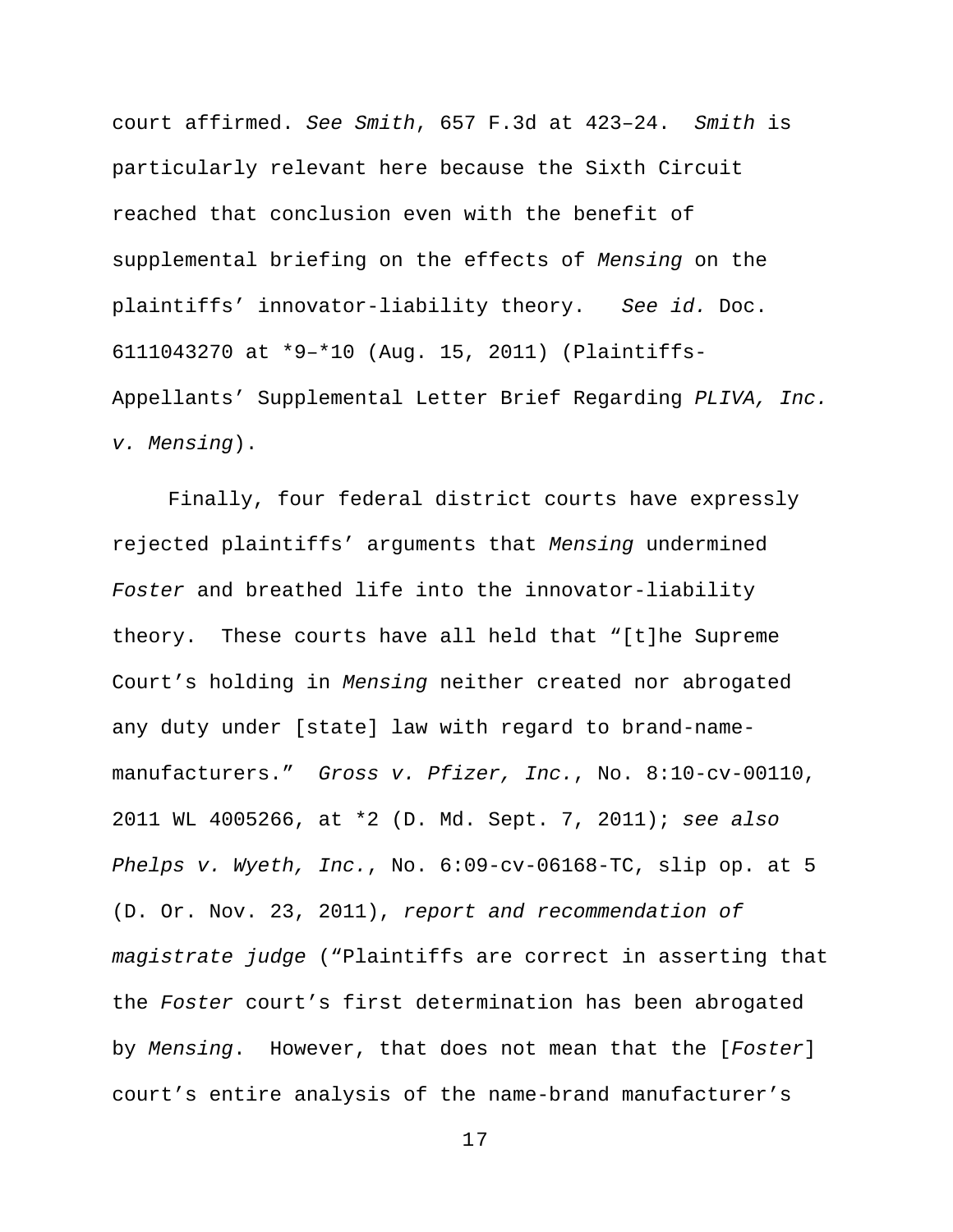liability is undermined. Whether or not the generic manufacturer is able to independently change its label does not change the [*Foster*] court's ... ultimate conclusion."); *Metz*, 2011 WL 5826005, at \*1–\*3 (holding that the rationale of *Foster* and the "nearly unanimous" precedent from other courts on this issue remain valid after *Mensing*, as the Fourth's Circuit's understanding of the regulations applicable to generic manufacturers in *Foster* was "dicta ... [and] by no means central to [its] ultimate holding"); *Morris v. Wyeth, Inc.*, No. 3:09-cv-00854, 2011 WL 4975317, at \*2-\*3 (W.D. La. Oct. 19, 2011) (holding that *Mensing* did not change Louisiana law related to brand-name manufacturers).

These decisions reflect the common-sense conclusion that nothing in *Mensing's* decision about federal preemption altered state law or breathed life into this innovatorliability theory. *Mensing* cannot undermine the state-law principles that bar the Weekses' claims against the brandname defendants here.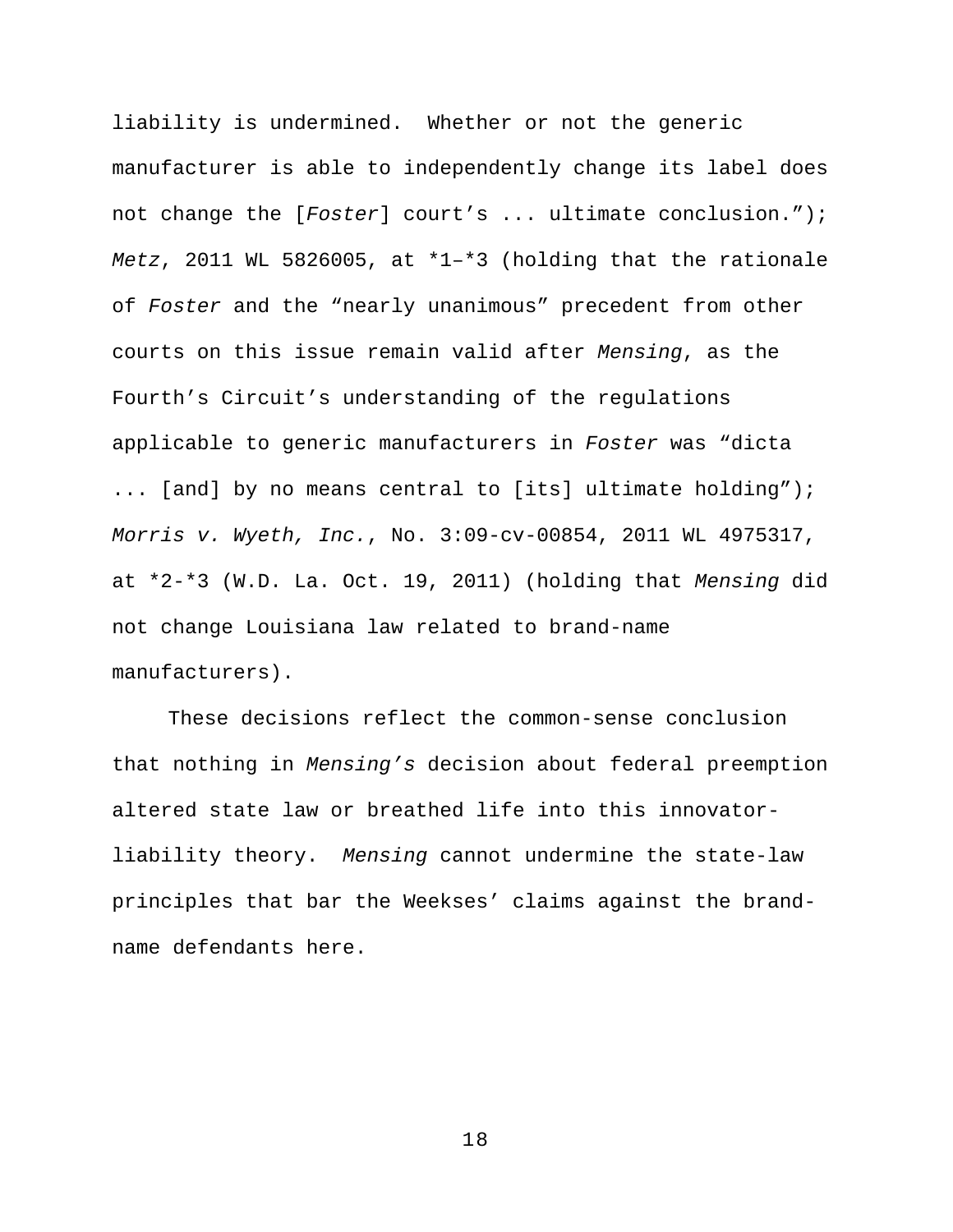# <span id="page-26-0"></span>**C. Separation-of-powers principles dictate that the novel form of liability that Plaintiffs' suit envisions must be created, if at all, through the legislative process.**

In this case, application of established Alabama tort law mandates dismissal of the brand-name manufacturers. These state law tort principles, which have developed and solidified over time, recognize that the concept of "duty" is not infinitely elastic, but rather has outer limits. In particular, those settled principles recognize that before a duty of care or disclosure may be imposed, a defendant must have a meaningful relationship with the complaining plaintiff – and, more specifically, when the plaintiff alleges injury from product use, the defendant must actually have manufactured or sold the product about which the plaintiff complains. *See, e.g.*, *DiBiasi*, *supra*; *Thompson-Hayward*, *supra*; *Keck*, *supra*; *Pritchett*, *supra*.

Plaintiffs here envision an entirely new and different theory of tort liability. Under their theory, a brand-name drug manufacturer can be deemed to owe a duty – and thus can be held liable – to a plaintiff who never took its product and with whom, accordingly, it had no relationship at all. The radical expansion of tort liability that Plaintiffs' theory would impose – effectively casting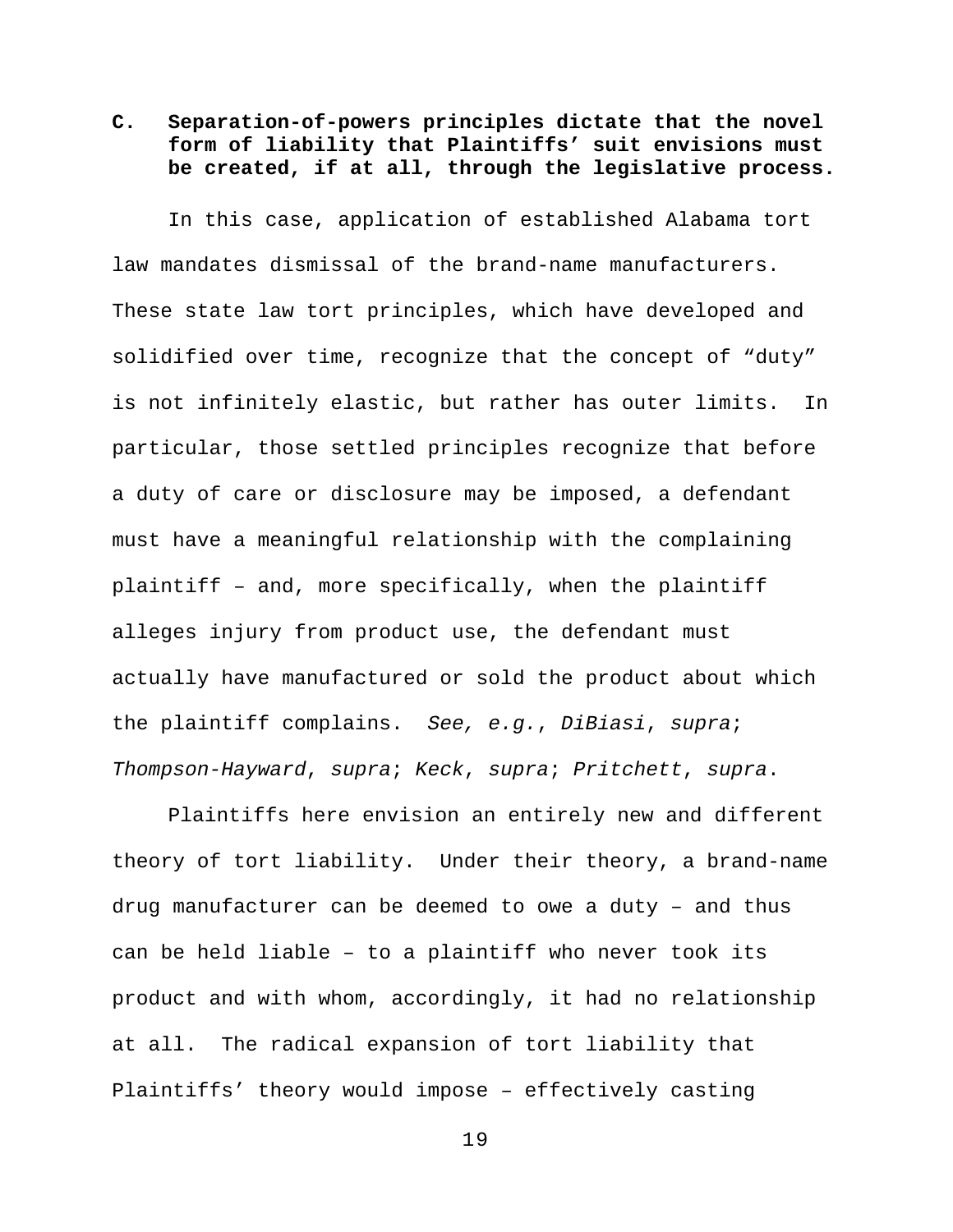brand-name drug manufacturers in the role of insurers – is laden with public-policy considerations. To mention just one, Plaintiffs' novel theory would result in unpredictable – and potentially unconstrained – liability that could well impede brand-name manufacturers' ability to continue with the research and development that allows for the creation of new and potentially life-saving drugs. At the very least, it is very likely that brand-name manufacturers would be forced to raise prices to account for this unpredictable downside risk, to the detriment of consumers.

Given the existence of such profound and delicate policy considerations, Plaintiffs' proposed innovatorliability rule is one that should be taken up, if at all, only by the legislature. If there is to be newly expanded liability, the legislative branch (whether state or federal) should inform the judiciary through the traditional lawmaking process, a process that provides for both oversight and public input. No matter how much contextual information litigants seek to provide to courts as part of a discrete case or controversy, the judiciary, as an institution, lacks the tools to fully study and assess the impact of a change of this nature.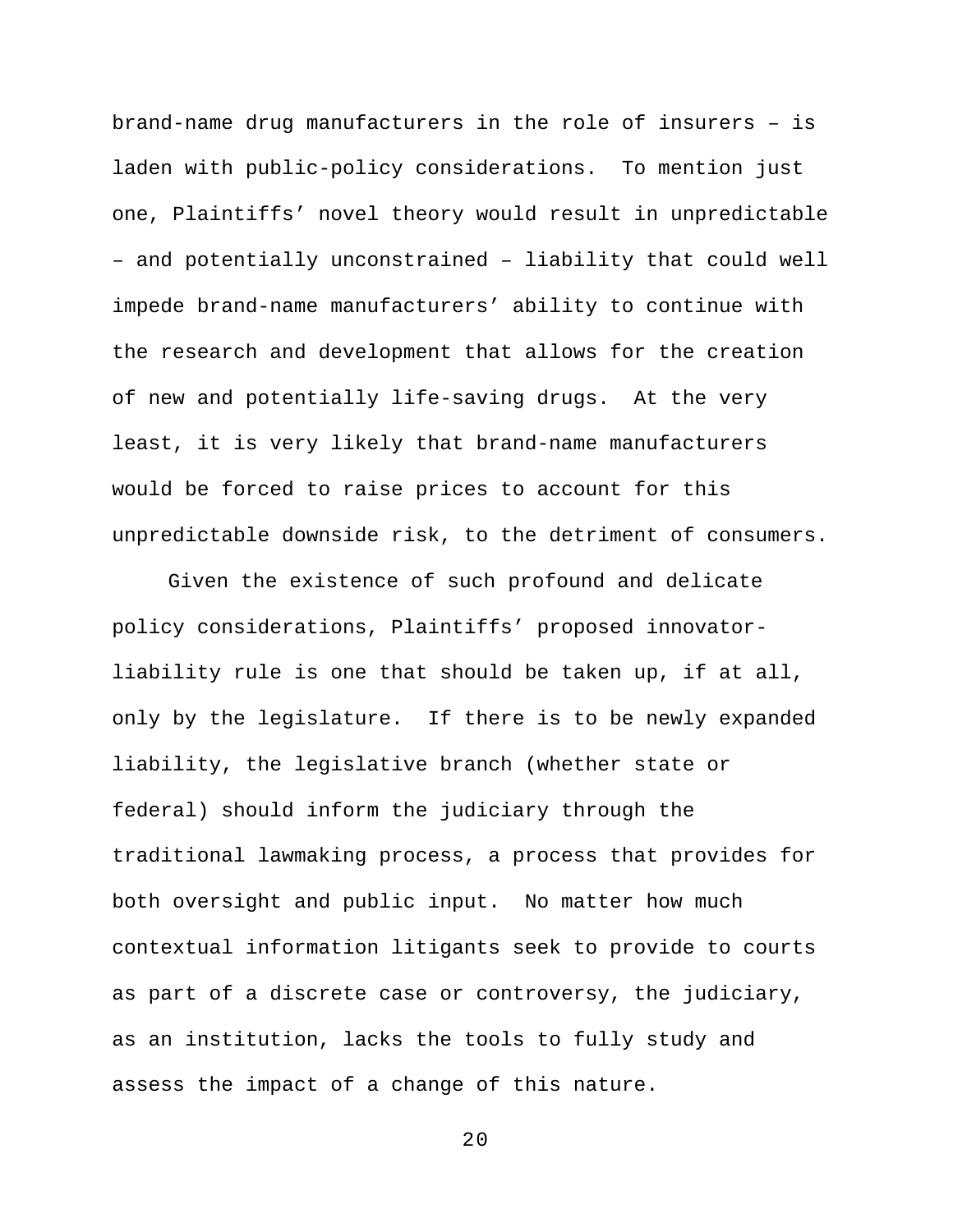Alabama, of course, has one of the most rigorous separation-of-powers doctrines in the nation. Unlike its federal counterpart, Alabama's system of separated powers is enshrined in the very text of this State's Constitution:

In the government of this state, except in the instances in this Constitution hereinafter expressly directed or permitted, the legislative department shall never exercise the executive and judicial powers, or either of them; the executive shall never exercise the legislative and judicial powers, or either of them; *the judicial shall never exercise the legislative and executive powers, or either of them; to the end that it may be a government of laws and not of men.*

Ala. Const. Art III, § 43.

As this Court has emphasized, under the Constitution, "the judiciary's definitive function is to resolve disputes or controversies," not to make "policy pronouncements." *Ex parte James*, 836 So. 2d 813, 865 (Ala. 2002). Citing President George Washington's 1796 farewell address, the Court further stressed that "although the encroachment" by the judiciary on the powers of the political branches "may seem to remedy an urgent wrong, the precedent of giving, by mere acquiescence to the judiciary, too much power to one branch always leads to an even greater wrong – the loss of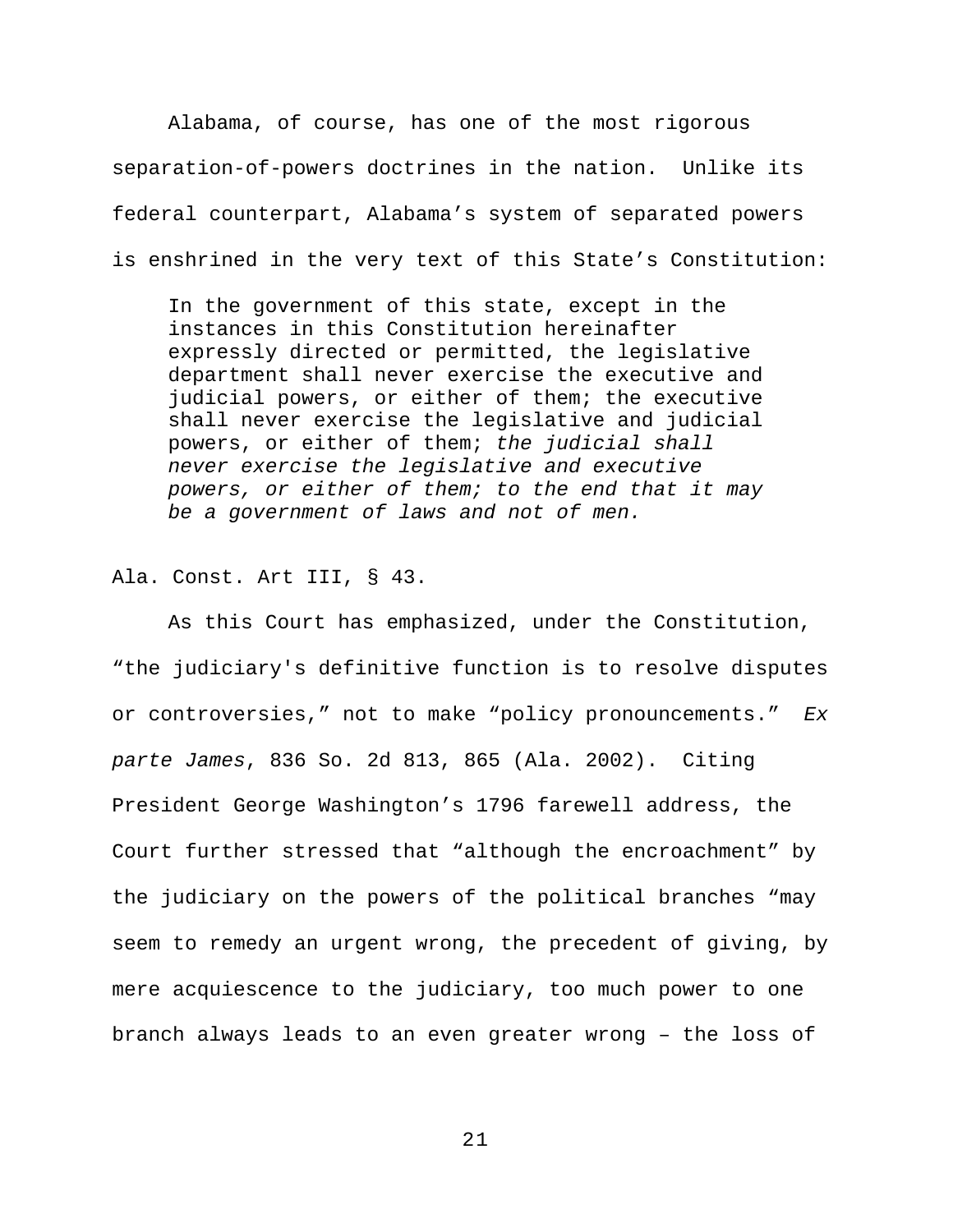the balance of power in a constitutional government." *Id*. at 865.

In the light of these fundamental separation-of-powers considerations, this Court should adhere to wellestablished tort principles, which as applied here mandate dismissal of the brand-name manufacturers, who did not manufacture the product that allegedly caused Plaintiffs' injury. To accept Plaintiffs' theory would be to eviscerate long-standing law, expand the concept of duty to unfounded proportions, and constitute impermissible judicial policymaking.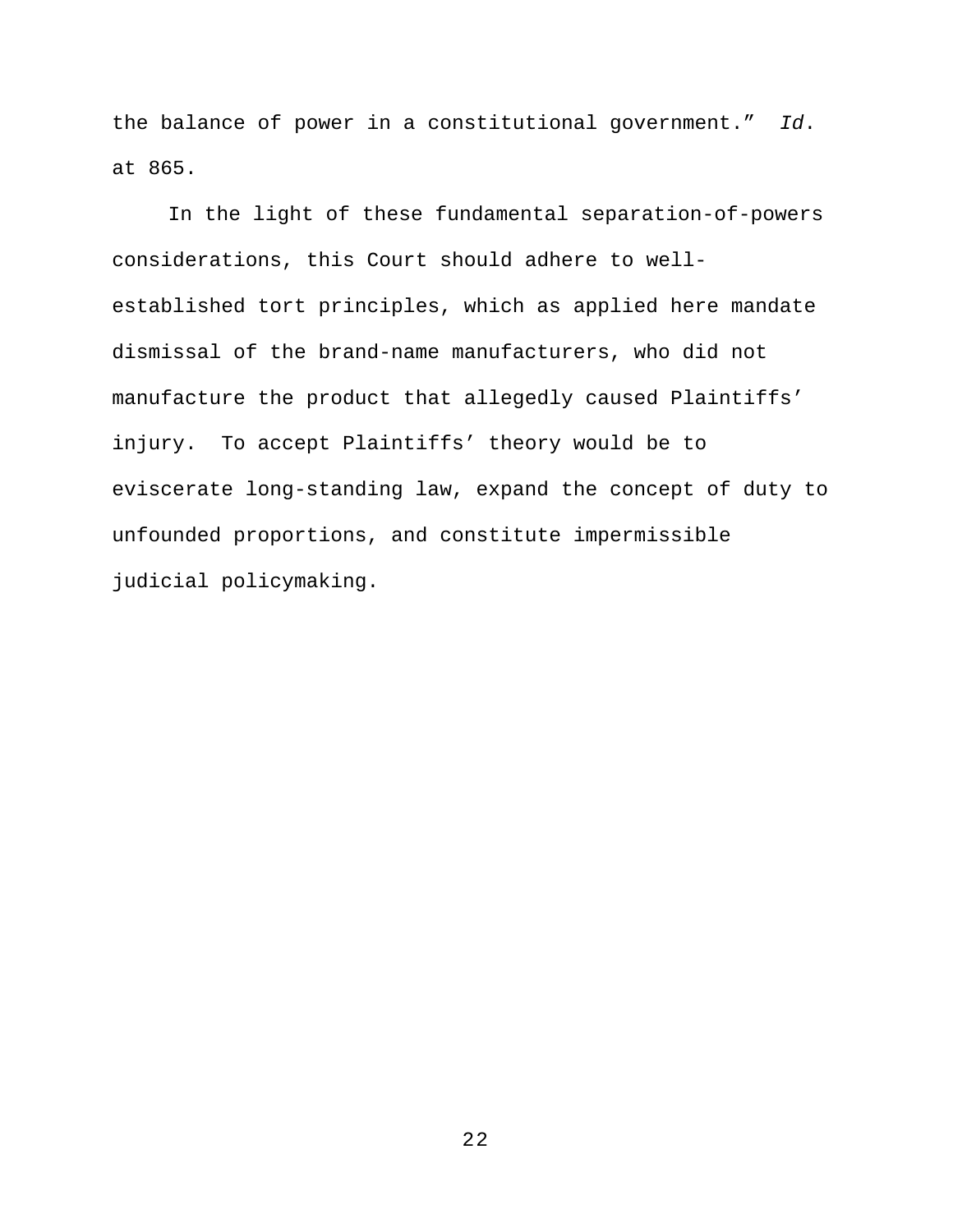#### **CONCLUSION AND RELIEF**

<span id="page-30-0"></span>Plaintiffs' theory in this case threatens to create broad new liability for brand-name drug manufacturers. It conflicts with fundamental principles of Alabama tort law and interferes with the basic goals of the civil justice system, including its effort to connect liability with a defendant's conduct and to fairly resolve disputes. For all the foregoing reasons, DRI and ADLA urge this Court to answer "no" to the certified question.

> Respectfully submitted, PLUNKETT COONEY

- BY:  $\angle$ /s/Mary Massaron Ross MARY MASSARON ROSS (P43885) Attorney for Amicus Curiae DRI - The Voice of the Defense Bar 535 Griswold, Suite 2400 Detroit, MI 48226 Direct Dial: (313) 983-4801 [mmassaron@plunkettcooney.com](mailto:mmassaron@plunkettcooney.com)
- BY:  $\angle$ /s/ Henry M. Sneath HENRY M. SNEATH President of Amicus Curiae DRI – The Voice of the Defense Bar 55. W. Monroe, Suite 2000 Chicago, IL 60603 (312) 795-1101 [hsneath@psmn.com](mailto:hsneath@psmn.com)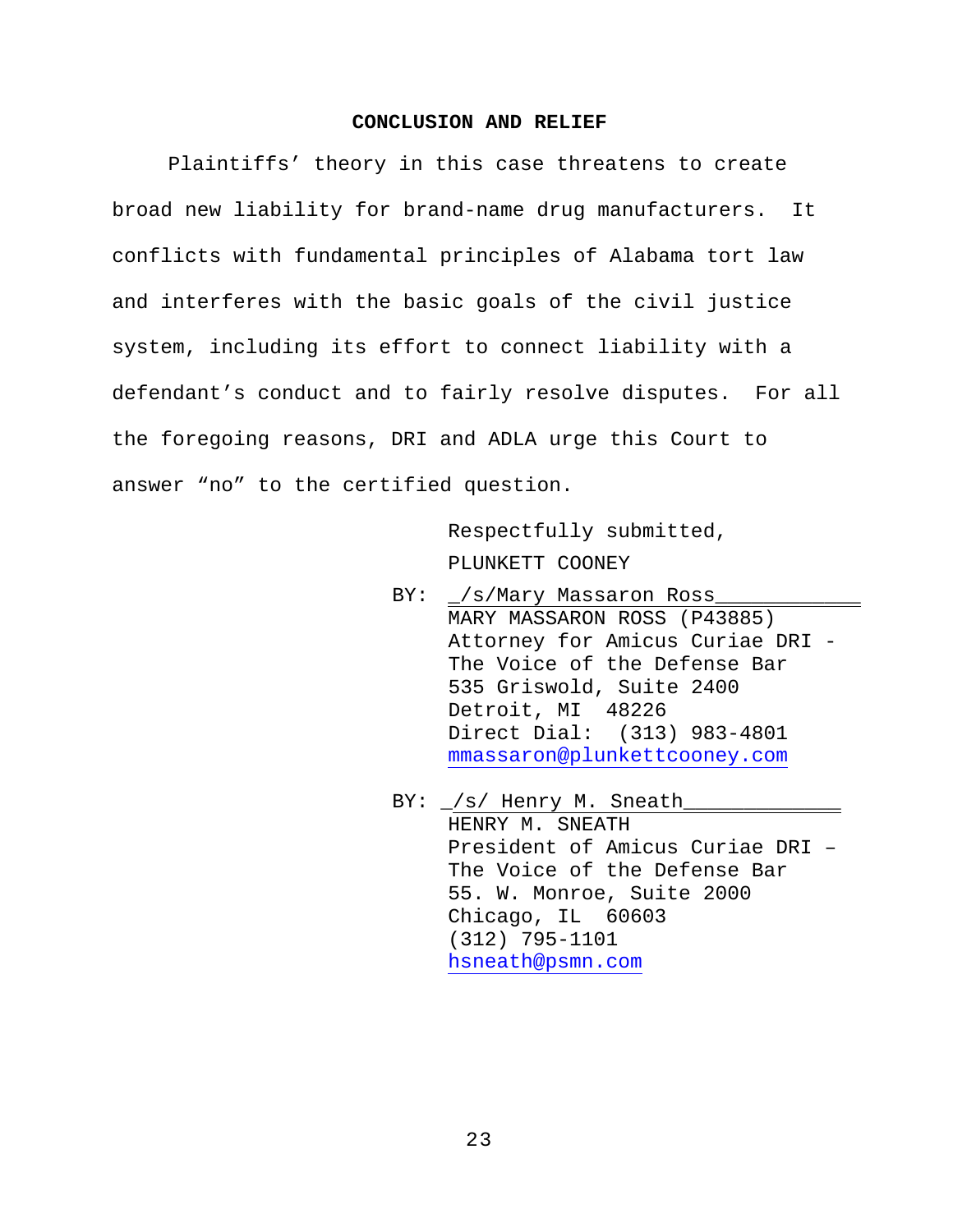CHRISTIAN & SMALL LLP

BY: /s/Sharon Donaldson Stuart SHARON DONALDSON STUART Attorney for Amicus Curiae Alabama Defense Lawyers Association 505 North 20<sup>th</sup> Street, Suite 1800 Birmingham, AL 35243 (205) 795-6588 [sdstuart@csattorneys.com](mailto:sdstuart@csattorneys.com)

DATED: December 12, 2011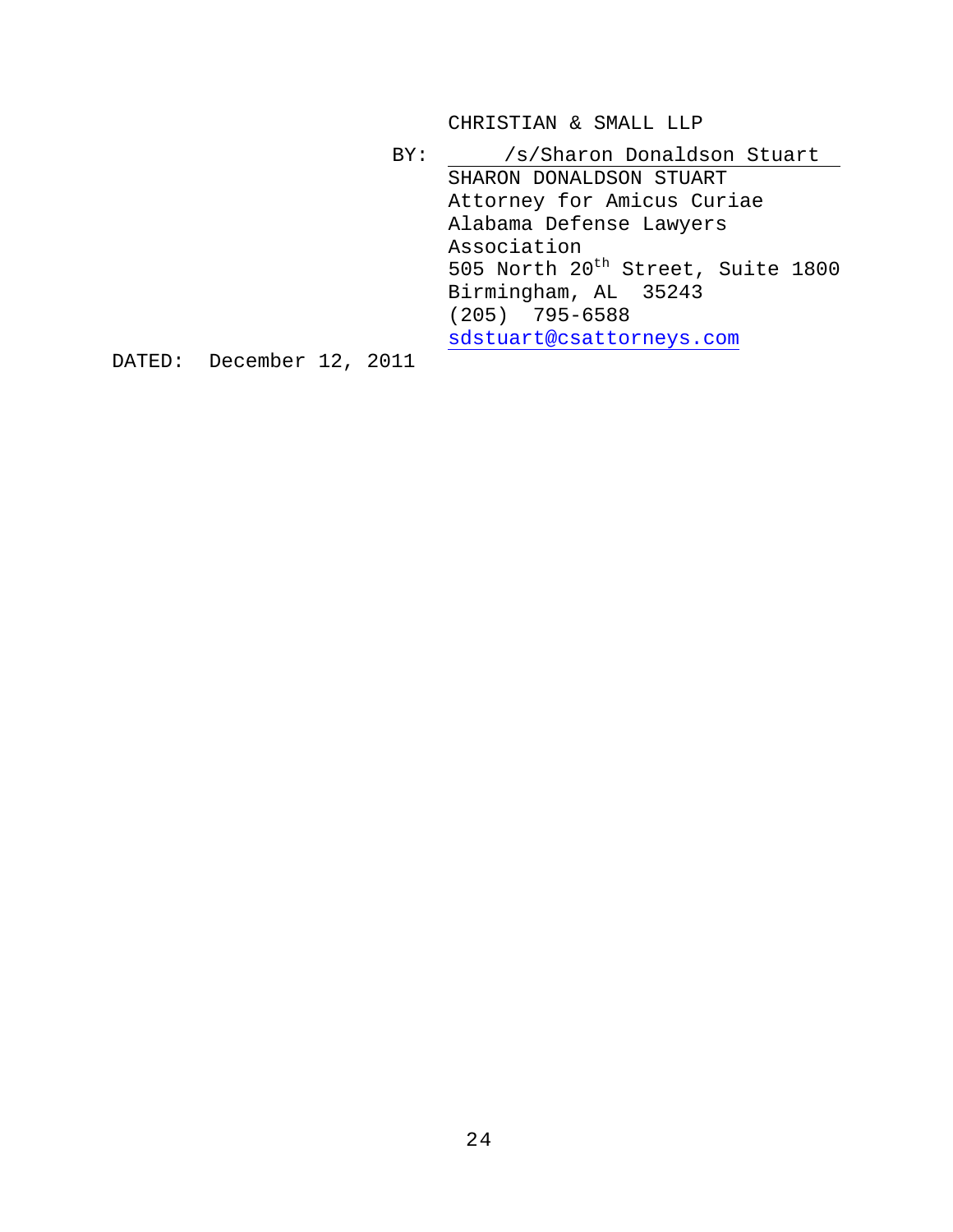Case No.1101397

IN THE SUPREME COURT OF ALABAMA

| WYETH, INC., et al.               | S |                         |
|-----------------------------------|---|-------------------------|
|                                   | S |                         |
| Appellants,                       | g | On Appeal from the      |
|                                   | S | United States District  |
| vs.                               | S | Court for the Middle    |
|                                   | S | District of Alabama,    |
| WEEKS AND VICKI<br>DANNY<br>WEEKS | S | Southern Division       |
|                                   | S | Case No. $1:10$ -cv-602 |
| Appellees.                        | S |                         |
|                                   |   |                         |

### **CERTIFICATE OF SERVICE**

I hereby certify that I have this  $12^{th}$  day of December, 2011, served a copy of the above and foregoing document by United States Mail and/or electronic mail, upon the

following:

Christopher Boyce Hood William L. Bross, IV William Lewis Garrison, Jr. Heninger Garrison Davis, L.L.C. Attorney for Danny and Vicki Weeks  $2224$   $1^{st}$  Ave. N. Birmingham, AL 35203 [chood@hgdlawfirm.com](mailto:chood@hgdlawfirm.com) [wlbross@hgdlawfirm.com](mailto:wlbross@hgdlawfirm.com) [wlgarrison@hgdlawfirm.com](mailto:wlgarrison@hgdlawfirm.com) William Christopher Waller, Jr. Ball Ball Matthews & Novak, P.A. Attorney for Teva Pharmaceuticals, USA P.O. Box 2148 Montgomery, AL 36102-2148 [cwaller@ball-ball.com](mailto:cwaller@ball-ball.com)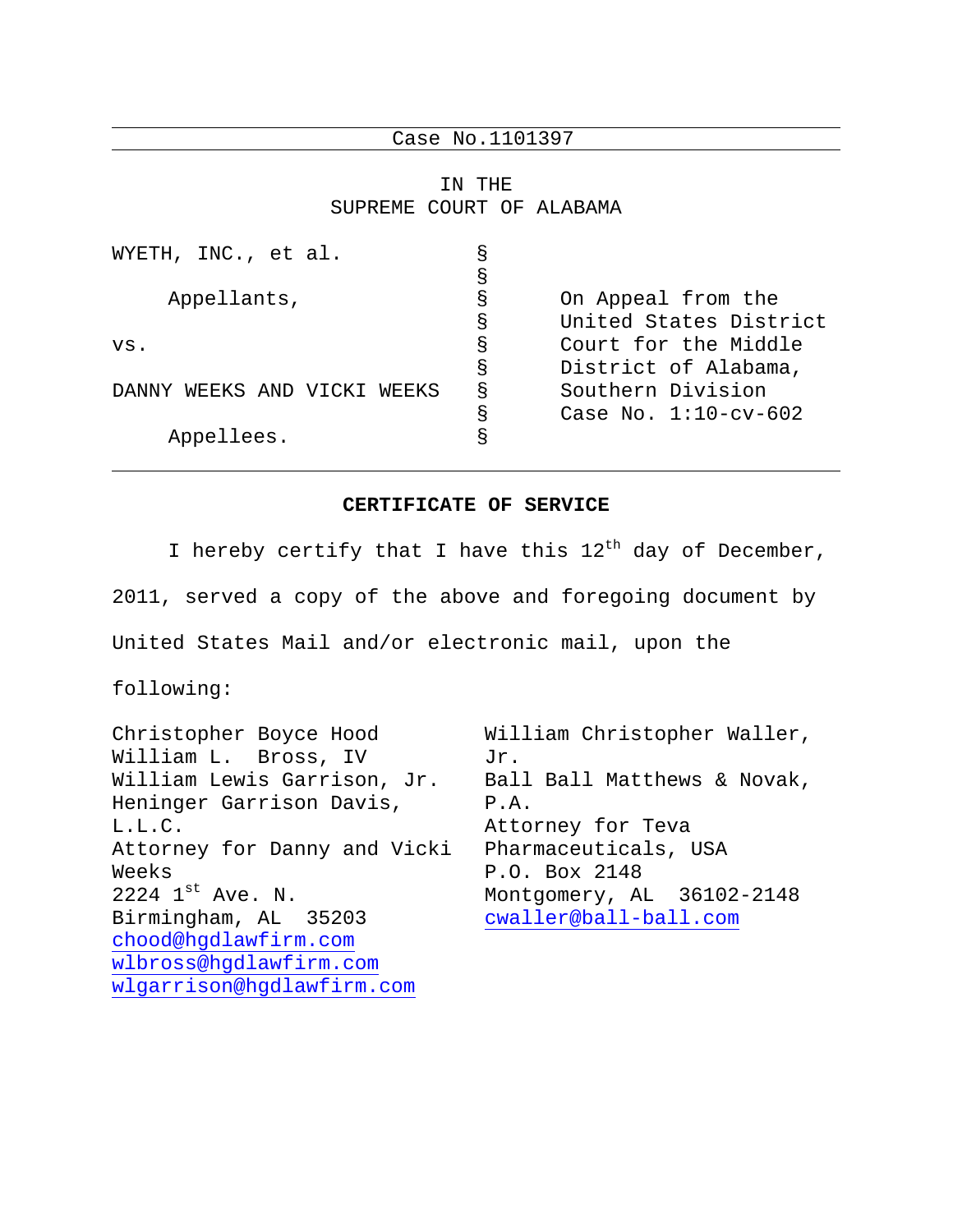Christopher Garsden Hume, III Ball Ball Matthews & Novak, P.A. Attorney for Teva Pharmaceuticals, USA 107 St. Francis Street Suite 2515 Mobile, AL 36602 [chume@ball-ball.com](mailto:chume@ball-ball.com)

Jonathan I. Price Goodwin Procter, L.L.P. Attorney for Teva Pharmaceuticals, USA The New York Times Building 620 Eight Avenue New York, NY 10018 [jprice@goodwinprocter.com](mailto:jprice@goodwinprocter.com)

Hugh M. Stanley Richard Dean Tucker Ellis & West, L.L.P. Attorney for Actavis Elizabeth, L.L.C. 1150 Huntington Bldg. 925 Euclid Ave. Cleveland, OH 44115 [hstanley@tuckerellis.com](mailto:hstanley@tuckerellis.com) [rdean@tuckerellis.com](mailto:rdean@tuckerellis.com)

Richard A. Oetheimer Goodwin Procter, L.L.P. Attorney for Teva Pharmaceuticals, USA Exchange Place 53 State Street Boston, MA 02109 [roetheimer@goodwinprocter.com](mailto:roetheimer@goodwinprocter.com)

David Alan Lester Steven Frank Casey Jones Walker Waechter Poitevent, Carrere & Denegre, L.L.P. Attorney for Actavis Elizabeth, L.L.C. 1819 Fifth Avenue North Suite 1100 Birmingham, AL 35203 [dlester@joneswalker.com](mailto:dlester@joneswalker.com) [scasey@joneswalker.com](mailto:scasey@joneswalker.com)

Edward Simmons Sledge, III McDowell Knight Roedder & Sledge, LLC Attorney for Schwarz Pharma, Inc. P.O. Box 350 Mobile, AL 36601-0350 [esledge@mcdowellknight.com](mailto:esledge@mcdowellknight.com)